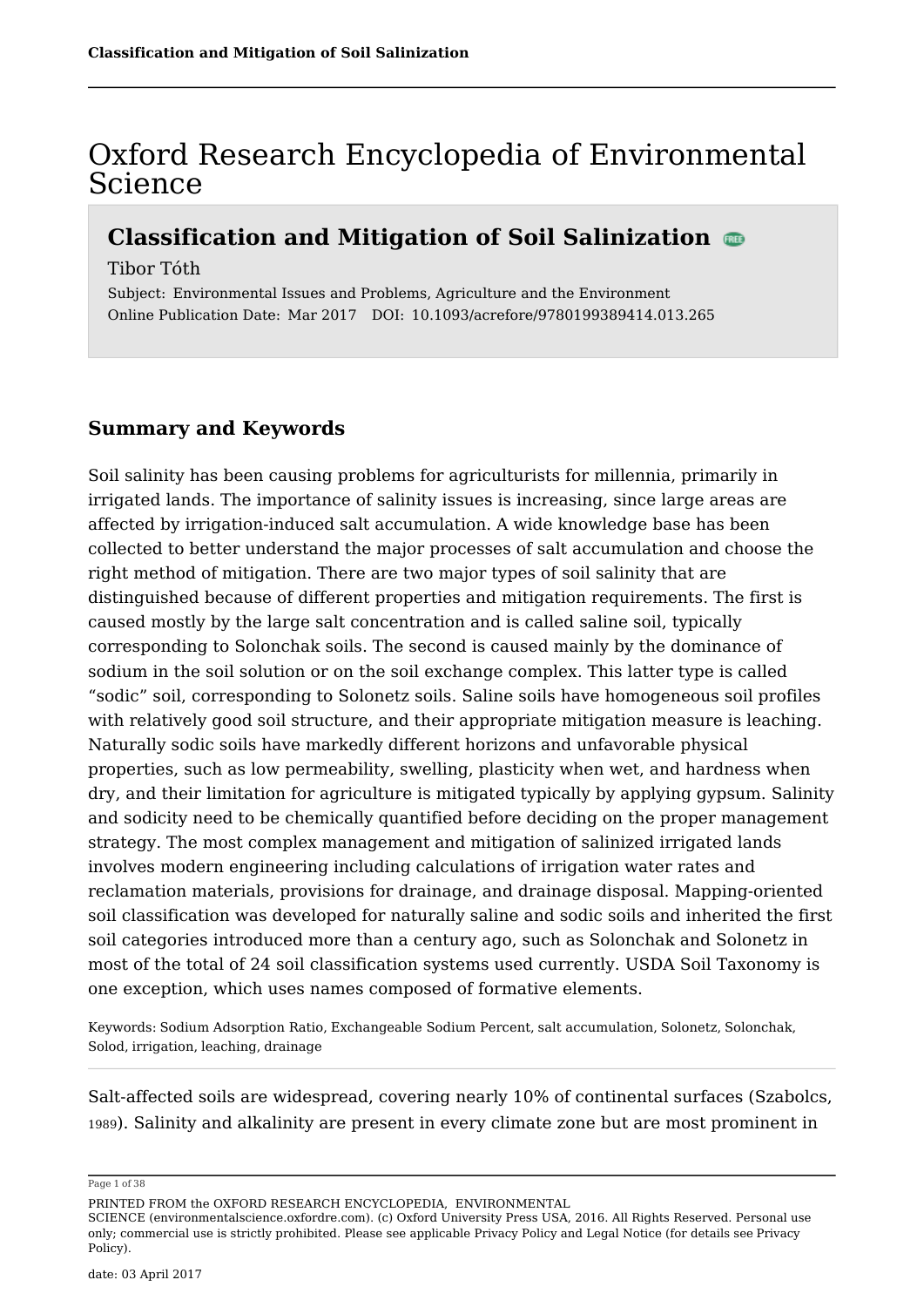arid, semiarid, and subhumid zones, where evaporation brings salts close to the surface and into the root-zone, thereby causing problems for agriculture. There are two kinds of areas affected by salinity: (1) drylands, or naturally salt-affected areas, and (2) the saltaffected areas as a result of irrigation. Since 40% of all food is produced on irrigated land worldwide, which consumes some 90% of all utilized water (Döll and Siebert, <sup>2002</sup>), irrigation related salt accumulation is in the focus of agricultural studies. These soils pose severe limitations for their management, firstly in agriculture. Since there is a wide variety of salt-affected soils, as described below, each of those have their particular handicaps. Most often, the problems of salinity and/or sodicity are quite noticeable. Salinity causes stunted growth of plants, sodicity causes problems in cultivation, irrigation, traffic. Besides several other modifying factors, the three most important chemical indicators of salt-affected soils are salinity, sodicity, and alkalinity.

# **Salinity**

The damage caused by salts has been known for thousands of years (see the legendary salting of Carthage, which was probably a myth coined on the example of Shechem as mentioned in Book of Judges [9:45]). Salts, to a large extent visible on the surface, reduce plants' ability to take up water. In normal soils, the driving force of water uptake through the plant is the potential difference between the atmosphere and the soil. Due to the under-saturation of air by vapor, its diffusion through the stomata results in a tension in the xylem, reaching down to the roots. The tension difference between roots and soil will extract water from the soil. In contrast to non-saline soils, tension is not necessarily greater in roots in saline soils: this is because of the osmotic effect of salt in the soil solution. In such soils water availability is limited for the plants. Consequently, plants require special mechanisms to extract water from saline soils.

The chemical definition of soil salinity is the dry mass of salts in unit mass of dry soil, expressed in units such as percent or ppm. For the exact measurement, all salts should be removed from the soils by leaching and be evaporated and measured, which is a lengthy process. In practice, the assessment of soil salinity is done not by complete leaching but by using extracts prepared at different soil/water ratios; additionally, there is no mass weighing of evaporated salts: this is done by a proxy, which is the electrical conductivity of the extract. The most useful and probably the most widely used indicator of soil salinity is the conductivity of saturated soil extract (EC $_{\rm e}$ ) expressed in deciSiemens (or dS)  $\mathrm{m}^{\text{-}1}$ . There are two reasons for its practicality.

Firstly, it is measured in the saturation extract in which water is removed from a soil that has been saturated previously (so that it cannot hold more water) and not in a fixed

Page 2 of 38

PRINTED FROM the OXFORD RESEARCH ENCYCLOPEDIA, ENVIRONMENTAL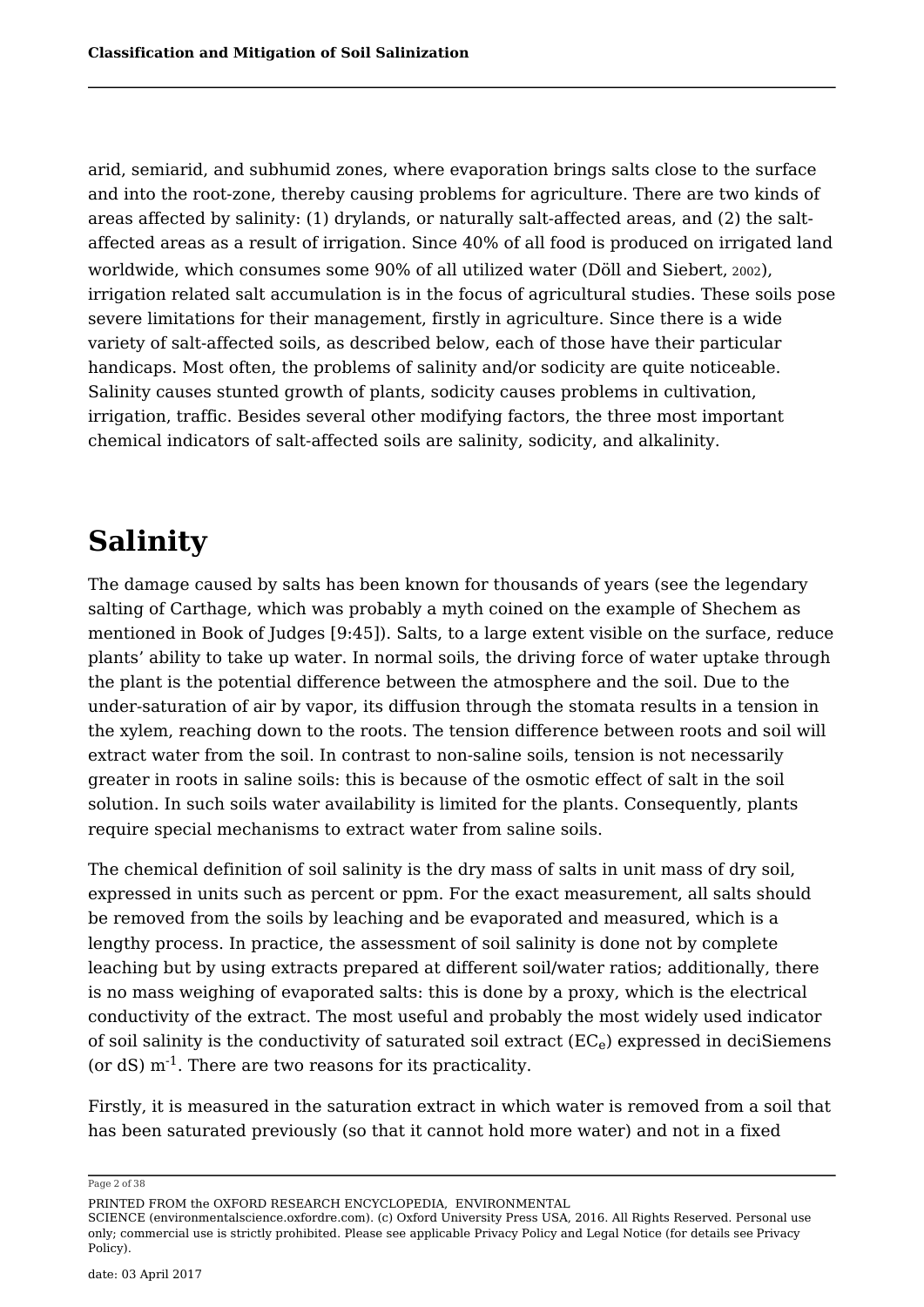soil:water extract, such as 1:5 or 1:10 used in some cases. The water needed to reach soil saturation or the soil saturation percentage, is closely dependent on the moisture range of the given soil (Richards, <sup>1954</sup>). More clayey soils will have higher saturation percentage (SP) values; typical ranges are sand <25, sandy loam 25–37.5, loam 37.5–50, loamy clay 50–75, clay >75 (Lesch et al., <sup>1995</sup>). However the effect of higher SP values is automatically considered by the method, because SP is about four times as high as the permanent wilting percentage (the minimal soil moisture content under which the plants wilt) and two times as high as the field capacity (Richards, <sup>1954</sup>, p. 8), the typical soil moisture content to which the soils drain down after complete wetting of the soil.

Secondly, electrical conductivity is directly related to the concentration and mobility of ions, as shown by the following equation for a two-component system of an anion and a cation:

 $K = \alpha^* C_e^* (F^* U_c + F^* U_a)$ 

 $\kappa$  = specific conductivity, reciprocal of specific resistivity = electrical conductivity of 1 cm cube, if the current flows perpendicular to one pair of sides

 $\alpha$  = degree of dissociation

 $\rm c_e = concentration\ in\ gram\-equivalent/cm^3$ 

 $F =$  electrical charge of one gram-equivalent ion

U = absolute mobility of anion and cation, which is proportional to ionic charge and inversely proportional to mass of ions

The conductivity of soil solutions with similar ion composition will therefore mostly depend on the concentration.

# **Sodicity**

Some salt-affected soils have low salinity and are characterized by a barely visible high sodium ion concentration in the soil solution or on the surface of the soil colloids. Sodicity typically causes high water retention (i.e., the capacity of soil to absorb water), strong swelling of the soil (i.e., volume increase when soil is wet, decrease when soil is dry), and a resulting low hydraulic conductivity (i.e., ability of water to move across soil pores). For a farmer, the symptoms are presented as slow infiltration of rain/irrigation water, and a short period is available for plowing after snowmelt: the soil quickly turns from being completely wet and plastic to being dry with massive soil structure due to quick drying.

Page 3 of 38

PRINTED FROM the OXFORD RESEARCH ENCYCLOPEDIA, ENVIRONMENTAL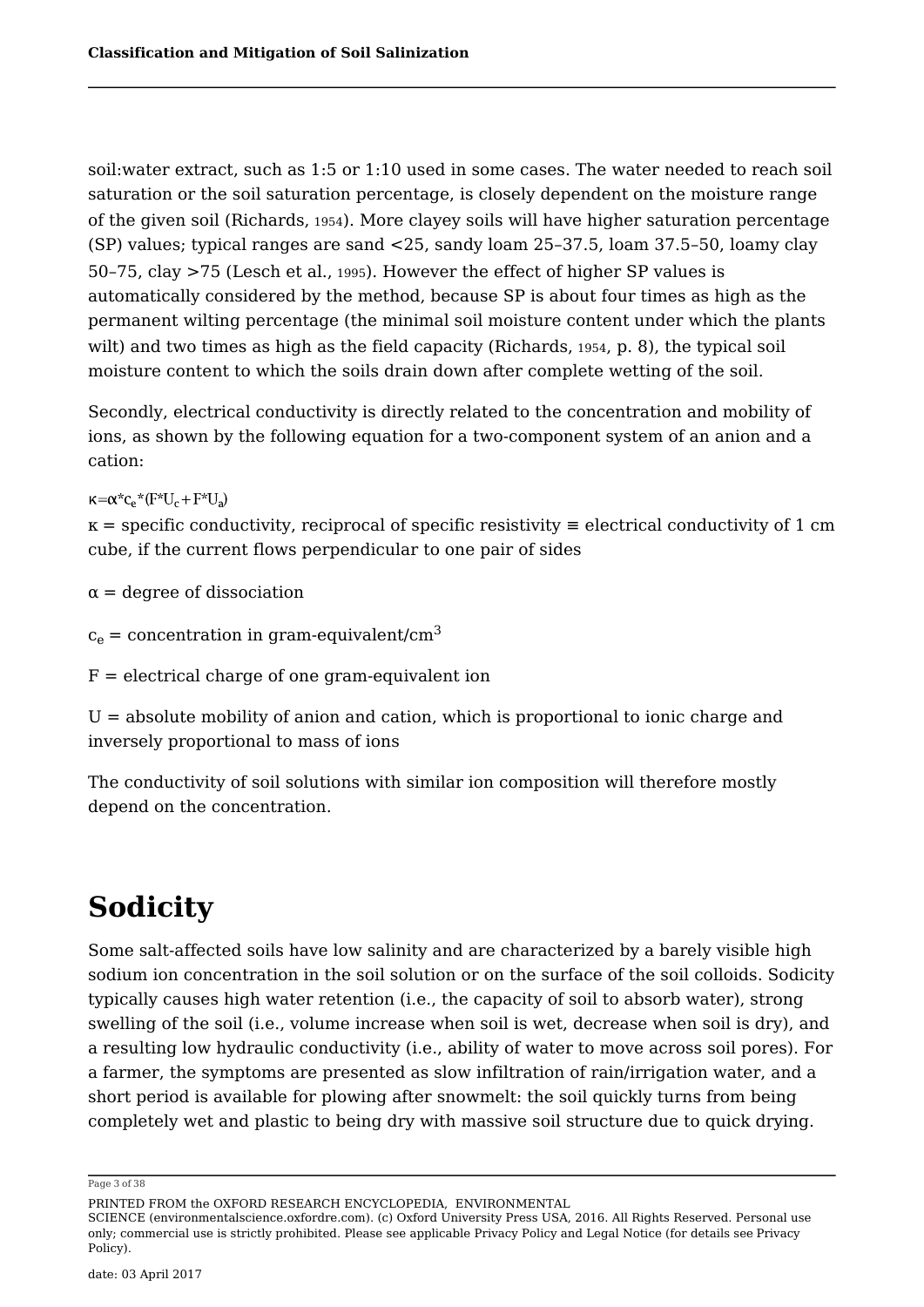"Sodicity" is a term used for the description of the problems caused by exchangeable sodium (Na $_{\rm ex}$ ) (i.e., the amount of sodium ions bound by adsorption on the surface of colloids). When the  ${\rm Na_{ex}}$  content is low, (because mostly Ca occupies most of the binding sites of the soil colloids), the particles flocculate (i.e., form larger aggregates), and the conditions are favorable for the formation of stable soil aggregates (i.e., soil particles bound to each other strongly) and contribute to good soil structure: meaning the aggregates are not too small or great and there is enough pore space to facilitate the movement of air and water. If a cation with small ionic charge and large hydration shell (such as sodium but also potassium) occupies a large proportion of exchange sites on the clay mineral complex, the clay disperses, and the soil structure becomes unstable. In order to express the magnitude of sodicity, exchangeable sodium is related to the Cation Exchange Capacity (CEC) (e.g., the capacity of the soil to hold cations on the dominantly negatively charged surface of its particles), expressed as cmol(+) kg<sup>-1</sup> and expressed as percentage. This indicator is called Exchangeable Sodium Percentage (ESP). There is an alternative indicator of sodicity, the Sodium Adsorption Ratio (or SAR) value, determined from the soil solution (in fact, the saturated paste extract), being in equilibrium with the soil:

#### $SAR = Na/[((Ca+Mg)/2]^{0.5}]$

In this equation the chemical symbols represent soluble ionic concentrations in milliequivalent/liter or millimoles of charge/liter, of the relevant cations. There are several thresholds used for judging the sodicity of soils. ESP 15 is the traditional threshold value, which is equivalent to SAR 13 (see Richards, 1954, p. 103). ESP 6 is also used in Australia (Sumner and Naidu, 1998) and for the delineation of less favored areas in the European Union (Van Orshoven et al., 2014). The damage related to sodicity depends on several soil properties, as is shown below.

## **Alkalinity**

High soil alkalinity occurs in the presence of constituents characterized with alkaline hydrolysis, such as carbonates of calcium, magnesium, and sodium. The major factors determining the degree of alkalinity of salt-affected soils are salt concentration and composition, the sodium saturation of soil colloids, as well as the  $\mathrm{CO}_2$  partial pressure (Filep, <sup>1999</sup>).

The alkalinity of soils is measured typically by glass electrodes in the saturation extract or soil slurry at the ratio of 1:5 or 1:10 soil:water. The threshold value of sodic soils is pH 8.5 measured in the saturation extract.

Page 4 of 38

PRINTED FROM the OXFORD RESEARCH ENCYCLOPEDIA, ENVIRONMENTAL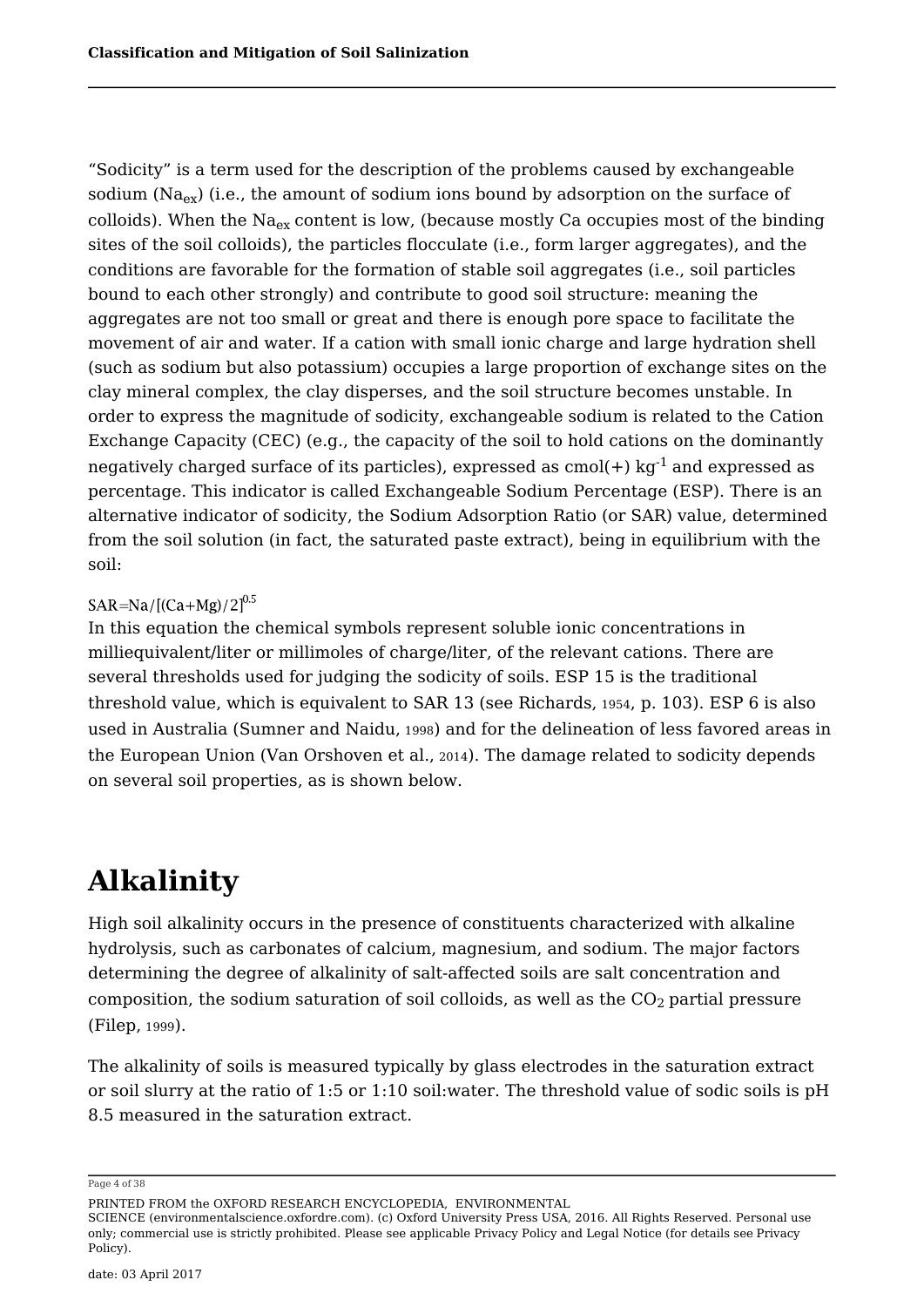# **Relationship between Chemical Indicators of Salt-affected Soils**

Saline soils may have varying salinity with near neutral pH values. In sodic soils salinity, sodicity and alkalinity are often closely correlated, as will be illustrated below. This behavior is related to the alkaline hydrolysis of sodium bicarbonate. This compound has low solubility, and as it is slowly dissolved, more and more sodium and carbonate ions appear in the soil solution increasing salinity, sodicity, and alkalinity at the same time.

# **Hydrophysical properties of Salt-affected Soils**

This topic has been extensively studied and several recent summaries exist (e.g., Blaskó, 2011A, 2011B). There is a pronounced difference between the hydrophysical properties of saline and sodic soils; the consequential differences in water adsorption and hydraulic conductivity are derived from swelling and dispersion (Blaskó, 2011A). These are more apparent in fine textured soils, since most underlying processes, such as swelling and dispersion, are unique characteristics of clay minerals. Consequently, high sodicity is not such a serious problem in soils with a coarser texture. The problems presented by sodic soils for land management are not caused by the salts or sodium directly but are more closely related to the secondary (i.e., the sodicity-related) physical properties (Suarez at al., 1984; Várallyay, 1977). The overall relevance of physical properties for sodic soils is demonstrated by the fact that soil swelling kinetics are the main criteria in the Russian soil classification for Solonetz soils (Krasilnikov, 2009).

One of the most characteristic features of salt-affected soils is described by the so-called Quirk-Schofield diagram (Quirk and Schofield, 1955). As Figure 1 shows, for a given soil there is a clear relationship between the soil permeability and salinity versus sodicity.

Page 5 of 38

PRINTED FROM the OXFORD RESEARCH ENCYCLOPEDIA, ENVIRONMENTAL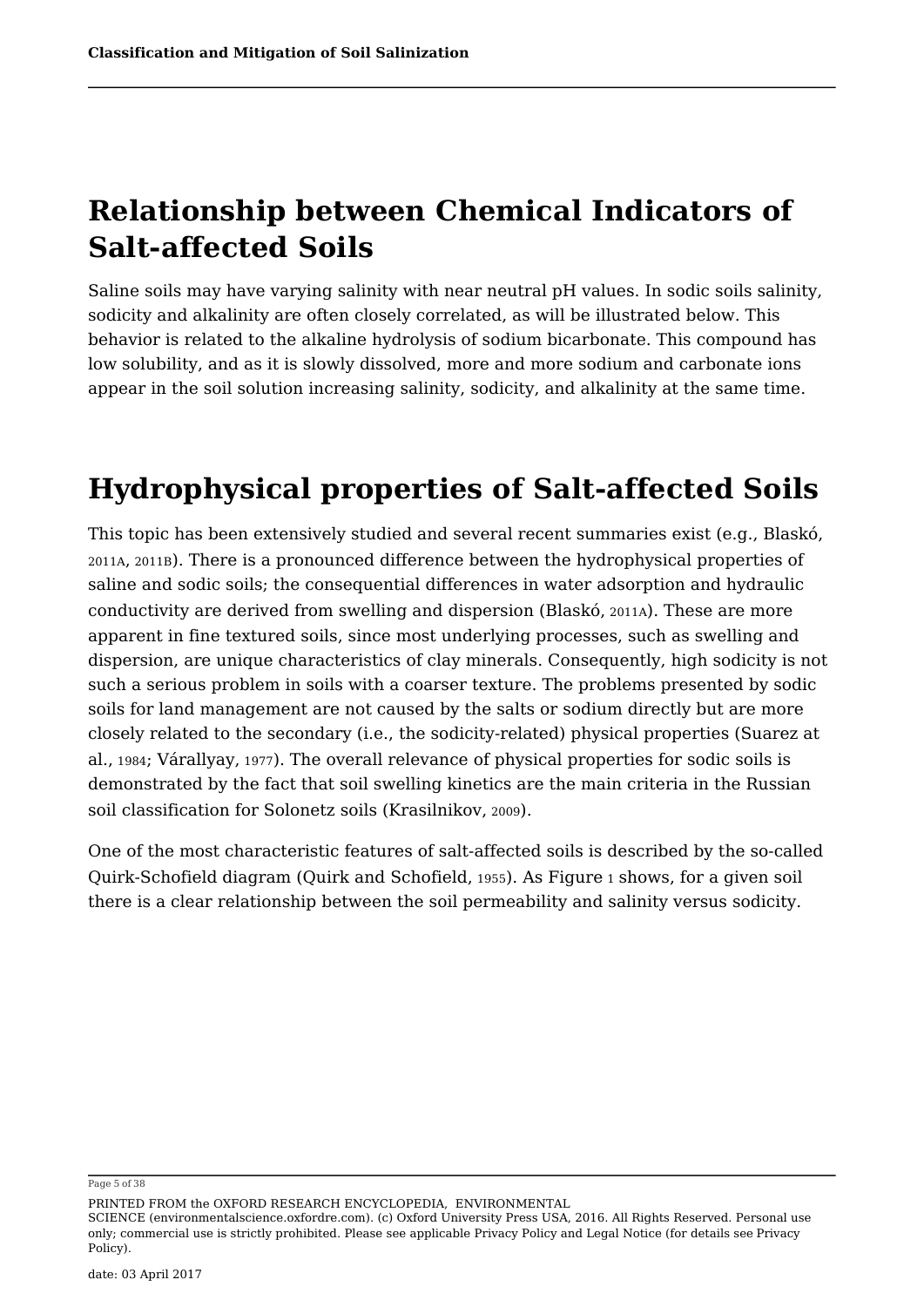

*Figure 1.* Idealized Quirk-Schofield diagram showing the relationship of salinity, sodicity, alkalinity, and soil structure.

Low sodicity (i.e., dominance of divalent cations) and greater salinity favors aggregation of soil particles and results in a well-structured soil. But high sodicity and low salinity results in low permeability because of dispersion of soil aggregates. As it is expressed by experienced irrigators, "Hard water

makes soft land and soft water makes hard land" (Mays, <sup>2007</sup>). This means that the dominance of divalent cations, such as calcium and magnesium (responsible for the formation of scale in hard water), will cause a shift in the direction of lower SAR values in Figure 1, and the soil will be soft, permeable, and well structured. Further, the high pH of infiltrating water will result in a requirement for higher salinity to attain favorable soil permeability. This diagram is crucial for deciding on the optimum composition of irrigation water and the need to provide gypsum for reclamation to improve soil permeability.

## **Classification of Salt-affected Soils**

Ever since the beginning of agriculture, farmers used simple classes of soils in planning land management. In ancient times and even recently, farmers' efforts were based on their own local experiences (Barrera-Bassols and Zinck, 2003). Consequently, different terminology had been used to characterize soil salinization all over the world. Without formalized knowledge communication (such as schools) the damages of salinization and related processes occurred repeatedly all over the world. Therefore the first specific classifications of salt-affected soils were developed where these caused large problems, such as in ancient Mesopotamia, Indus Valley, and Central America (Dennis, <sup>2012</sup>).

Page 6 of 38

PRINTED FROM the OXFORD RESEARCH ENCYCLOPEDIA, ENVIRONMENTAL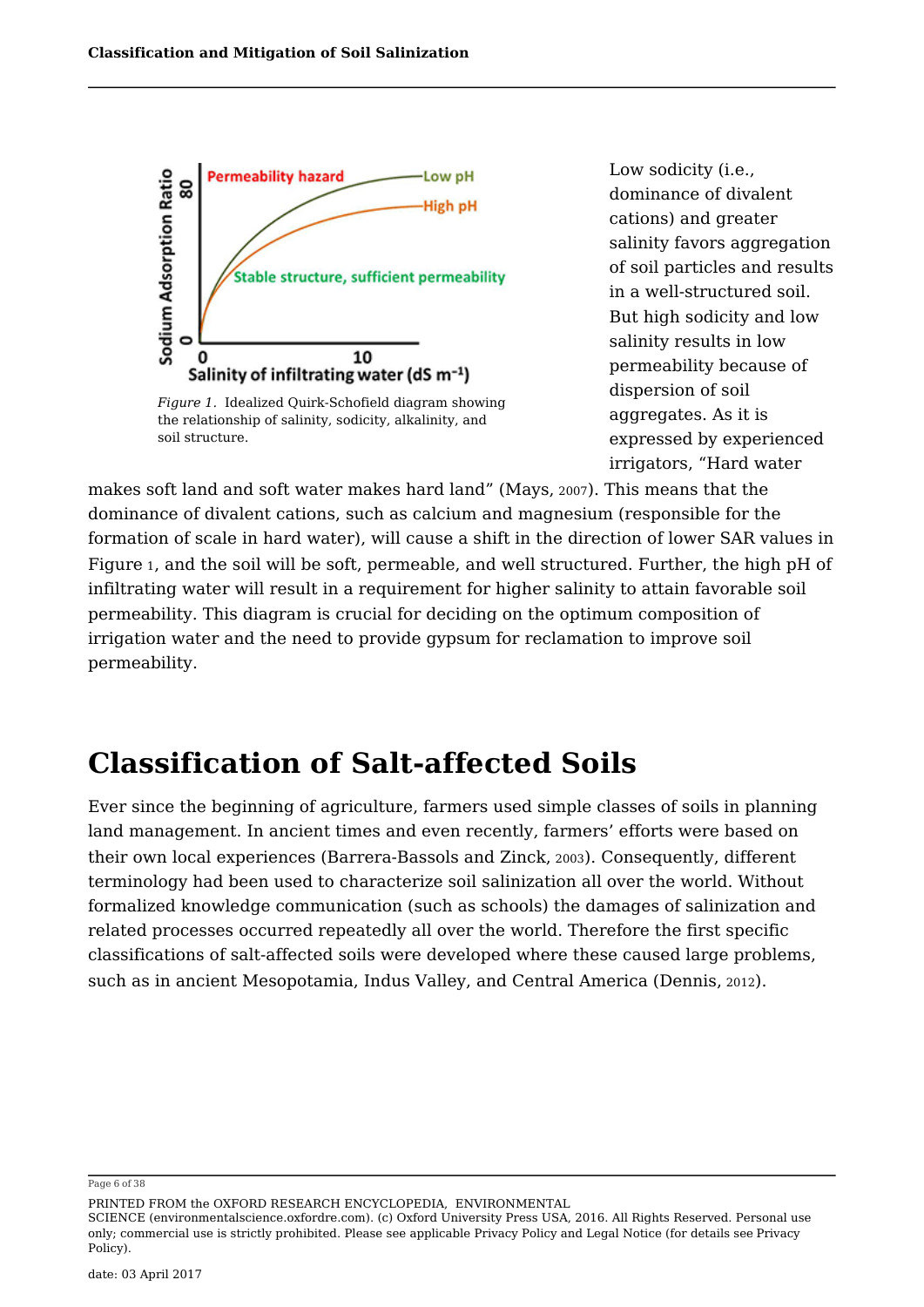# **Mapping of Salt-affected Soils**

In soil science, soil classification is an indispensable precondition for soil mapping. Soil mapping is necessary for the spatial planning of land management. Being a natural body with three-dimensional extent, soil must be represented in space for every management decision. Spatial representation of soils (i.e., soil maps) are prepared at different scales. For everyday crop farming practice the scales of 1:1,000 to 20,000 are typical. The United Nations' Food and Agricultural Organization presented the world map of soils in 1988 (FAO, <sup>1988</sup>) at the scale of 1:5,000,000. Every map has a legend to explain the graphical/color delineations, and the soil maps have soil categories as legends. Every soil survey (the US Soil Survey uses scales between 1:12,000 and 1:24,000, but the 1:2500 scale was used for specific territories [Durana, <sup>2008</sup>]) has a detailed description of the categories presented on map sheets. Due to the wide range of possible scales used in soil mapping the detail level of the categories in the maps is markedly different. Passing from the highest spatial resolution (plot/field scale) to global soil maps, the series of the categories of the soil maps at different scales correspond to the hierarchical levels of the soil classification systems from the most to the least detailed (i.e., from many low-level categories at the bottom to a few main categories at the top).

For planning management, application of reclaiming materials, the status (severity) of salinity/sodicity/alkalinity must be assessed or mapped in the plots that must be reclaimed. There are several approaches to this planning (see Figure 2).



*Click to view larger*

*Figure 2.* Schematic representation of the relationship of some factors that facilitate the mapping of salt-affected soils. Bold character = main variable to map. Underlined character = observable by remote/proximal sensing. Italic character = covariable.

Based on the existing land use of the plot, either the vegetation cover (see Figure 8 below) or the color of the bare soil are proxies for estimating the degree of salinity/sodicity/ alkalinity. But the major factors of formation, such as relief and hydrology also provide subsidiary

variables for mapping these properties. Often remote sensing techniques are used, based on the high reflectance of salt efflorescences, or dispersed surface particles in sodic plots.

Page 7 of 38

PRINTED FROM the OXFORD RESEARCH ENCYCLOPEDIA, ENVIRONMENTAL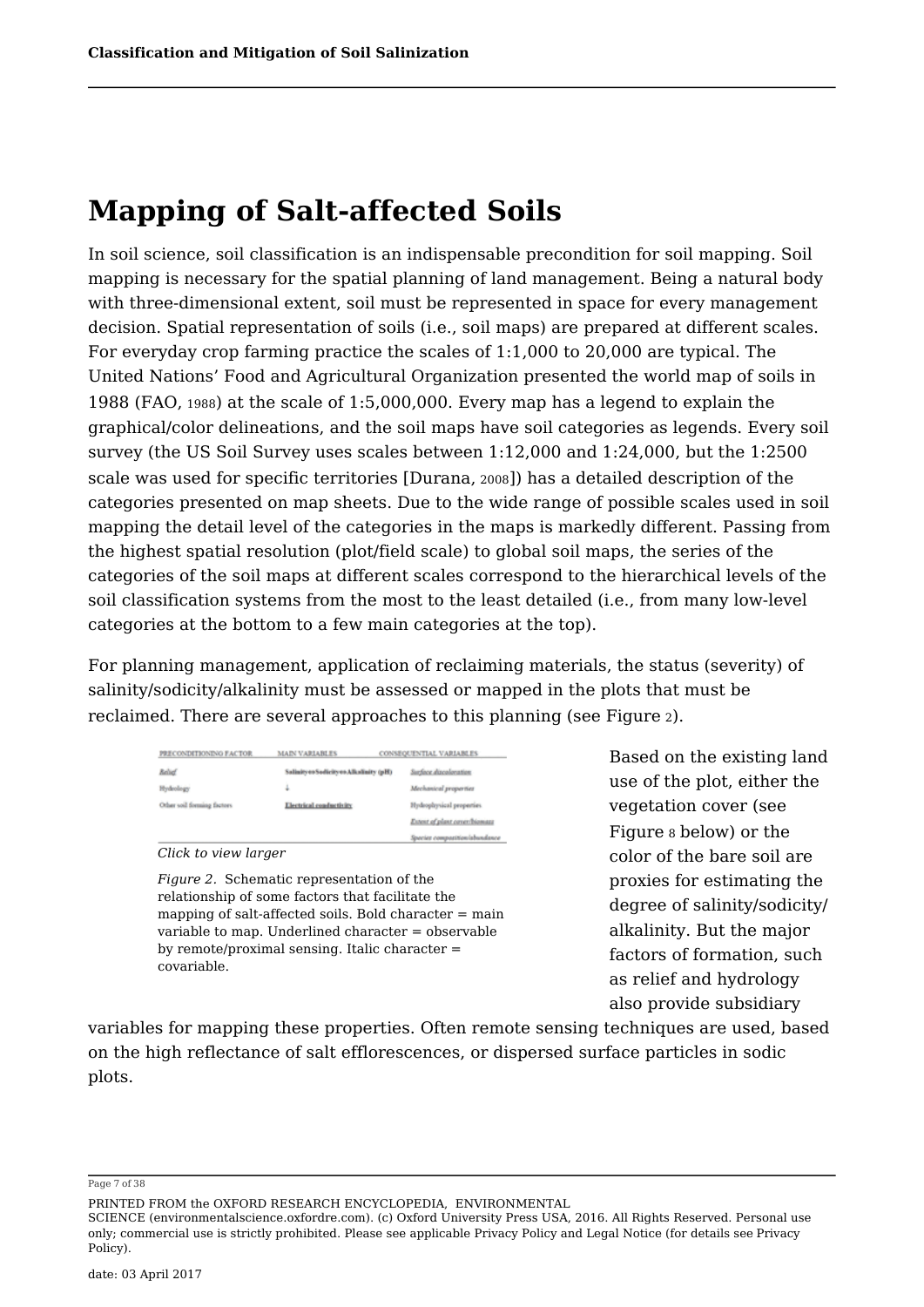A special characteristic of salt-affected soils is that the main chemical limitations can be mapped with isoline (contour) maps, which can be directly utilized for management and reclamation. The most commonly determined parameter, the electrical conductivity of bulk soil is easily and quickly measurable in the field with handheld, tractor-towed, or airplane/satellite-carried sensors (by remote sensing), providing a means of creating maps at several spatial scales.

Interested readers can look up salt-affected soils at the two extreme mapping scales. At the global scale, the Harmonized World Soil database contains information such as the map of excess salt concentration in the soils (FAO, ISRIC, & JRC, <sup>2009</sup>). In the United States, the distribution of saline and sodic soils at local scale is best presented by the national large-scale soil surveys, such as the Web Soil Survey (United States Department of Agriculture, Natural Resources Conservation Service, <sup>2016</sup>).

Based on Durana (2008) the history of soil classification in the United States has been through a series of important stages. After the initiation of soil survey early in 1898 the need for classifying the soils rose immediately. Soil texture, soil moisture, soil temperature, and concentration of soluble salts were the characteristics noted in the field. Already in the first years, electrical resistivity measurements to estimate salinity in the field were used. Early surveys contributed to the development of irrigated agriculture in the western states. Despite the fact that local land users requested them, the surveys demonstrating presence of salinity and sodicity were often kept secret or even destroyed (Durana & Helms, 2008, pp285-6.) in order to keep land prices high. The naming convention then required a location and texture category for composing a "soil type," such as Miami silt loam. In 1903 the "soil series" concept was established (such as the Miami series), in which Miami silt loam, Miami loam, Miami gravelly loam (altogether 15 textural phases) were listed in Michigan only (Michigan Board of Geological Survey, 1908). From 1904 color and organic matter content begin to be considered as criteria for defining a soil series. From 1905 most other soil characteristics presently used for mapping were incorporated into soil description. In 1911 soil provinces (i.e., homogeneous geographical regions) were introduced into the soil classification. By 1912 the number of soil types was 1650 in 534 soil series.

Broader soil categorization was suggested by C. Marbut, reflecting the Russian Dokuchaev school. In the 1938 map "Soil Associations of the United States" Marbut's classification was applied, and there was also a category labeled "Solonchak and Solonetz Soils."

In the map "Distribution of Principal Kinds of Soils: Orders, Suborders and Great Groups of the National Atlas" (National Atlas of the United States, <sup>1970</sup>, pp. 86–87), the precursor of the present Soil Taxonomy, National Cooperative Soil Survey Classification (also

Page 8 of 38

PRINTED FROM the OXFORD RESEARCH ENCYCLOPEDIA, ENVIRONMENTAL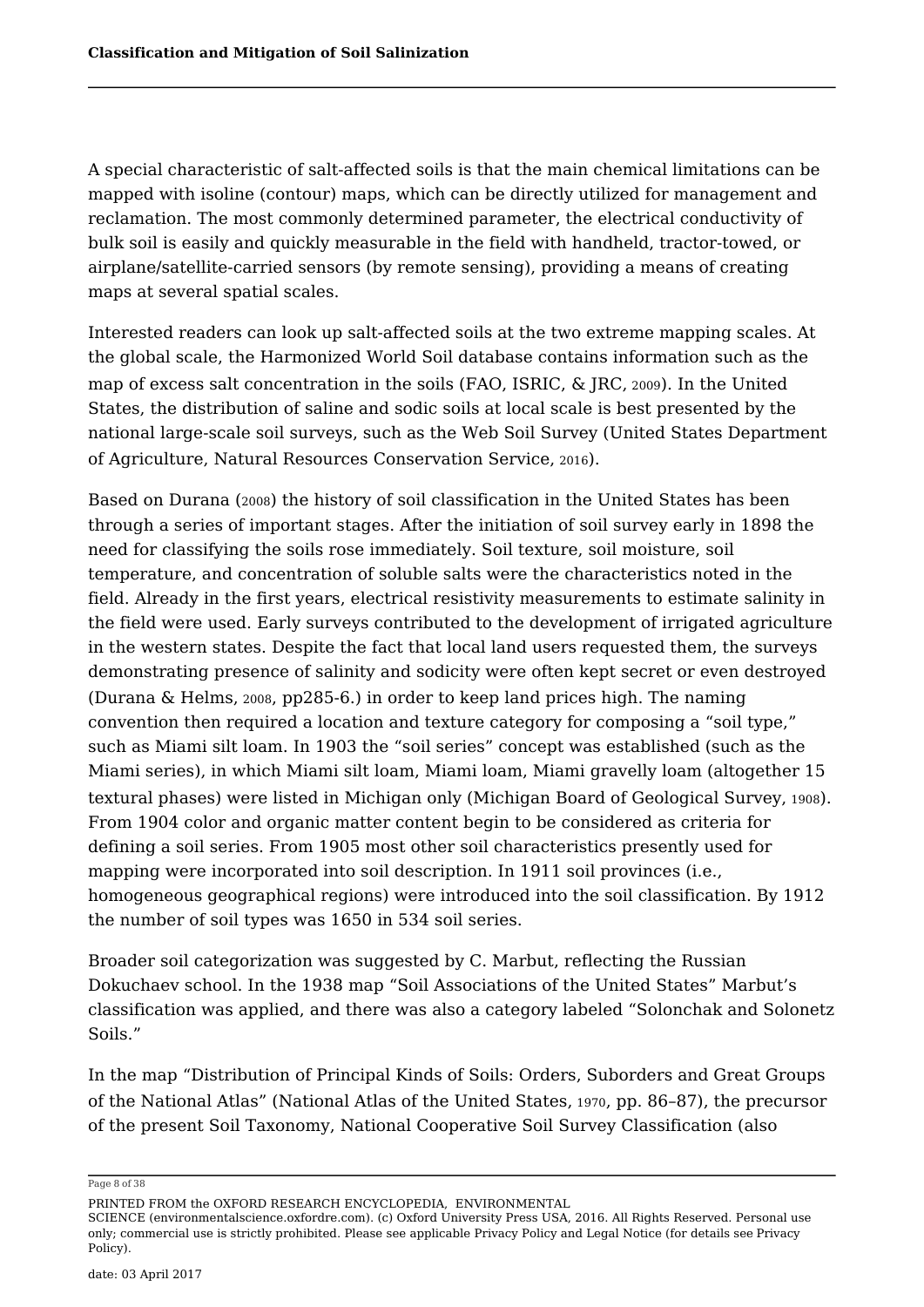known as the Seventh Approximation) was presented. The mapped categories present a correlation between the earlier Marbut/Dokuchaev categories and the newly introduced Seventh Approximation. Based on the formative element "Na" the following groups were distinguishable at the scale of 1:7,500,000: Natraqualfs, Natrargids, Natriborolls, Natrustolls. All were essentially Solonetz soils. Great Groups containing the formative elements Sal or Hal, indicating the presence of salic horizon of Soil Taxonomy, were not presented on this map presumably because of the small size of the patches occupied by these soils.

Besides the systematic pedological soil classifications, practical approaches were developed for saline and sodic soils to have distinguished classes to keep up profitability. The most widely used agronomy-oriented classification of salt-affected soils is presented in Table <sup>1</sup>.

Table 1. Agronomy-oriented classification of salt-affected soils based on parameters measured in saturation extract (Hayward & Wadleigh, 1949, p. 4., Kelley, 1951, p. 8.). The original term was "alkali," but nowadays "sodic" is the accepted term.

| <b>Soil</b>            | $EC_e$                   | <b>ESP</b> | $\mathbf{p}$ H <sub>e</sub> |
|------------------------|--------------------------|------------|-----------------------------|
| Non-saline             | $<$ 4 dS m <sup>-1</sup> | < 15       | < 8.5                       |
| Alkali (=Sodic)        | $<$ 4 dS m <sup>-1</sup> | $>15$      | > 8.5                       |
| Alkali (=Sodic) saline | $>4$ dS m <sup>-1</sup>  | >15        | < 8.5                       |
| Saline                 | $>4$ dS m <sup>-1</sup>  | < 15       | < 8.5                       |

This classification is used to make decisions on the management of the topsoil in a given area, typically not deeper than 30 cm. Bulk soil sample (from several subsamples) is collected in a zigzag pattern from different locations of the management unit, or several points are sampled (Richards, <sup>1954</sup>, p. 7). Although the approaches of the practical versus scientific soil classifications are different, they have common points when classifying saltaffected soils. Each threshold value in Table <sup>1</sup> appears in international and national classifications.

The evolution of Solonetz soils through various phases of salinization, alkalinization, desalinization, degradation, and regradation is incorporated into the classification system of de Sigmond (1938). These phases are clearly identified soil variants in his Soil Order 12, equivalent to Sodic soils, which have the main types listed in Table <sup>2</sup>.

Page 9 of 38

PRINTED FROM the OXFORD RESEARCH ENCYCLOPEDIA, ENVIRONMENTAL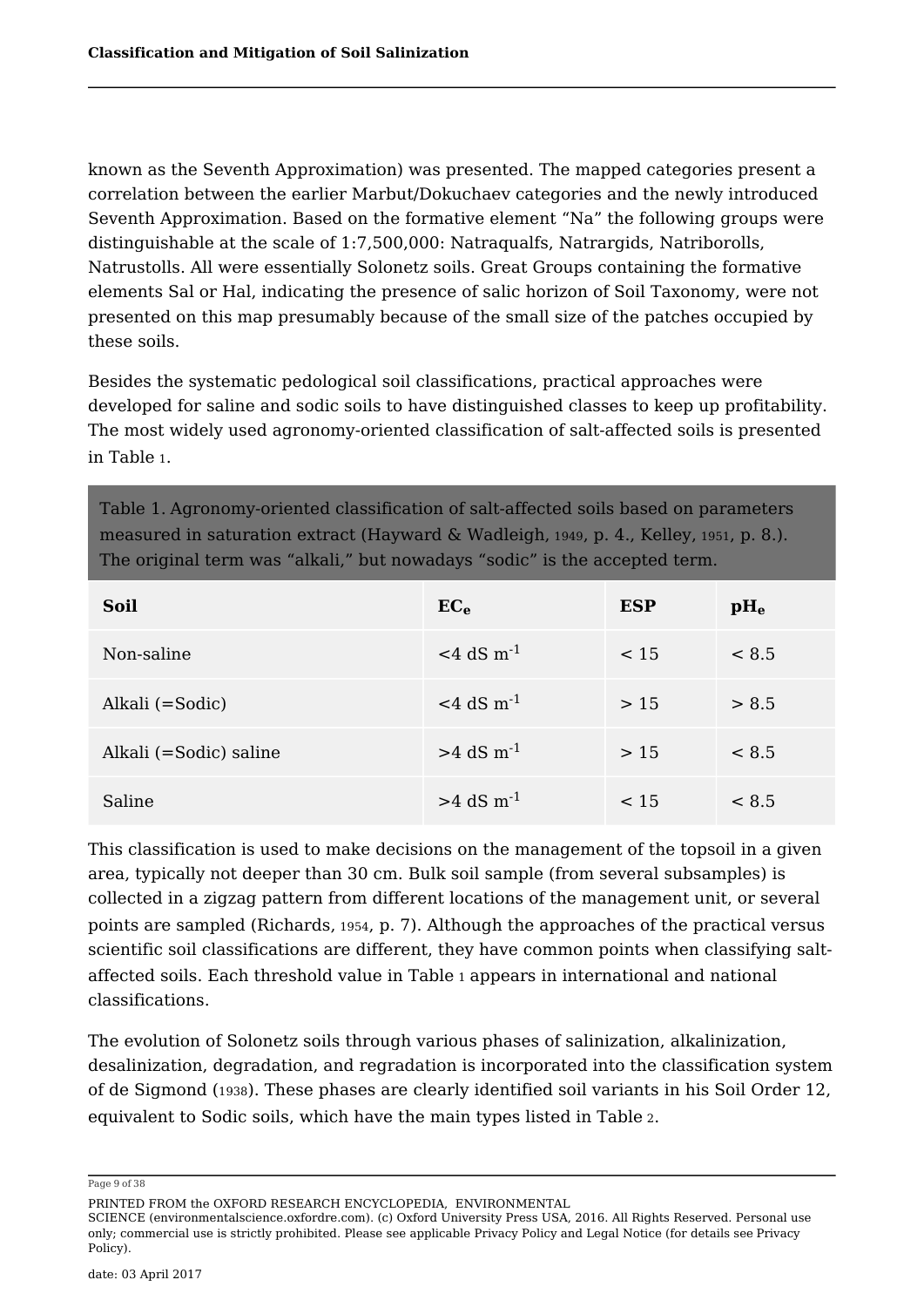Table 2. Salt-affected soil types in the "Soil order 12. Sodium soils" of de Sigmond (1938).

| <b>Main types</b>        | Interpretive name based on the Russian names |
|--------------------------|----------------------------------------------|
| 1: Saline soils          | Solonchak                                    |
| 2: Saline alkali soils   | Solonchak-Solonetz                           |
| 3: Leached alkali soils  | Solonetz                                     |
| 4: Degraded alkali soils | Solod                                        |
| 5: Regraded alkali soils | Soil salinized again                         |

The concept of temporal development of salt-affected soil types is linked to the changes of water table level. Solonchak soils develop with a shallow saline water table. Solonchak profiles do not show large profile development, but have the maximum of salinity close to the surface; and there is no substantial leaching in the profile. "Solonchak-Solonetz" soils are intergrades between Solonchak and Solonetz soils. Solonetz soils have a deeper saline water table than the previous ones and have distinct near surface eluvial horizon and immediately below an often strikingly different illuvial horizon (in terms of salinity, sodicity, alkalinity, clay content, color, structure), as shown in Figure 3.

Page 10 of 38

PRINTED FROM the OXFORD RESEARCH ENCYCLOPEDIA, ENVIRONMENTAL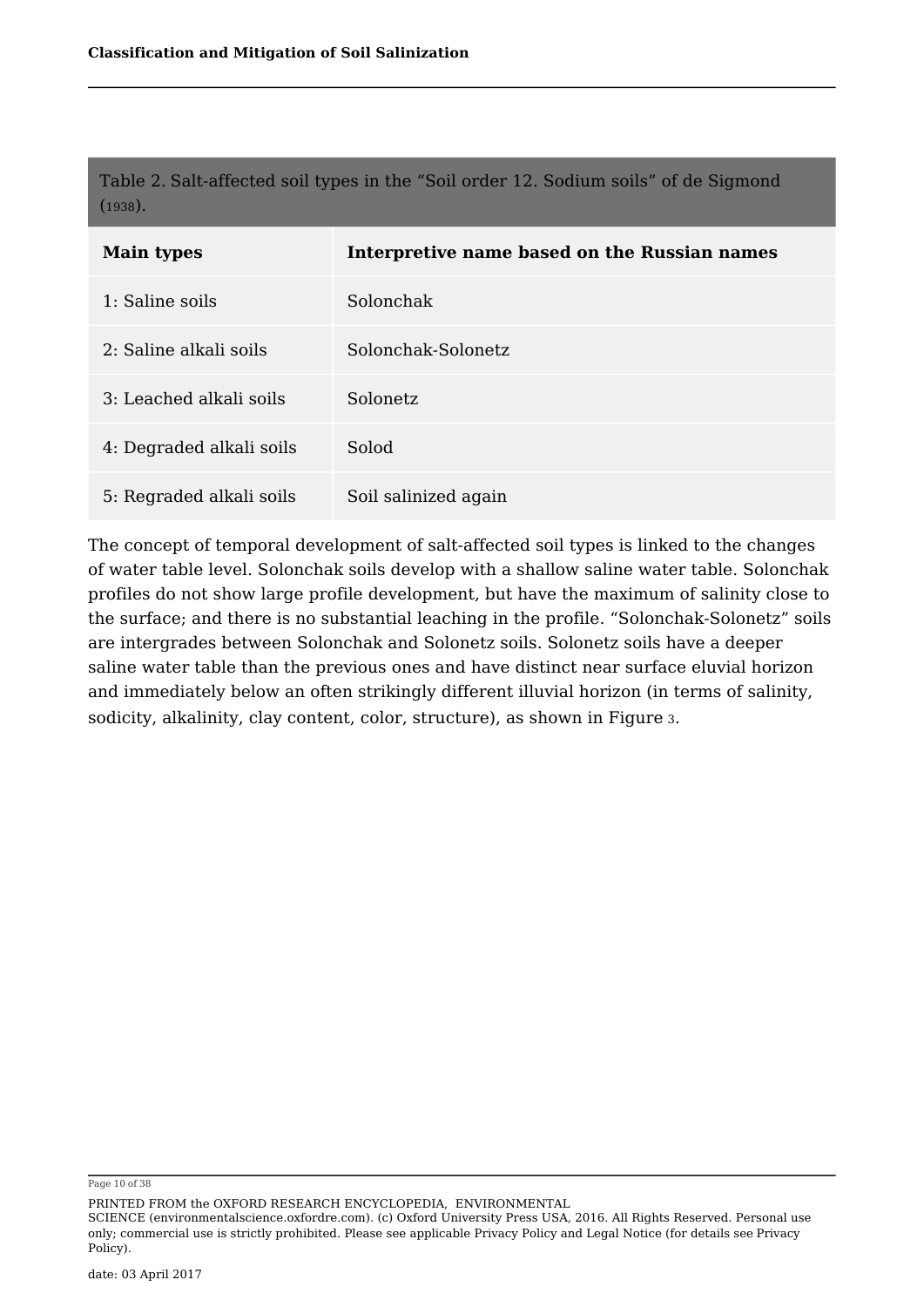

*Click to view larger*

*Figure 3.* Solonetz soil in Hortobágy, Hungary. Note the typical variation of several properties with depth above and under the sharp transition of eluvial and illuvial natric horizon at 8 cm. The most important feature is the columnar structure starting at 8 cm, best visible on the right-hand side wall. Below 50 cm the yellowish calcareous parent material is seen in this shallow profile.

There is leaching in the profile. Solod soils show strong features of leaching above an even deeper water table, which is manifested by a palecolored eluvial horizon. If saline water table becomes shallower, the process of salinization will form a saline soil again.

## **Classification of Salt-affected Soils All Over the World**

Solonetz (based on the original Russian terminology) is used in the following soil classification systems following its first use in Russia (Krasilnikov, 2009): World Reference Base (WRB, see IUSS, 2015), France, Canada, Germany, Poland, Czech Republic, Slovakia, Hungary, Romania, Bulgaria, Russia, and Ghana. Solonetz are potentially equivalent to the following classes in the established soil classification systems. In Soil Taxonomy at the level of Great Groups, Natraqualf, Natrudalf, Natrustalf, Natrixeralf, Natriargid, Natridurid, Natrigypsid, Natrialboll, Natraquoll, Natricryoll, Natrudoll, Natrustoll, Natrixeroll are distinguished. Alkalic Halosol is used in the Chinese classification, Suelo Sodico in Cuba, Sodosol in Australia, Solonetzic Semiarid Soils in New Zealand.

Solonchak (based on the original Russian terminology) is used in the following soil classification systems as it was first used (Krasilnikov, <sup>2009</sup>): WRB, France, Germany, Poland, Czech Republic, Slovakia Hungary, Romania, Bulgaria, Russia, Israel, and Ghana. Solonchak corresponds, among others, to the following names in the established soil classification systems. In Soil Taxonomy at the level of Suborders Salid, at the level of Great Groups Salicryid, Halaquept are distinguished. Orthic Halosol is used in China, Suelo Salino in Cuba, Gleissolos Sálicos Órticos in Brazil, and Salic Hydrosol and Hypersalic Hydrosol in Australia.

Page 11 of 38

PRINTED FROM the OXFORD RESEARCH ENCYCLOPEDIA, ENVIRONMENTAL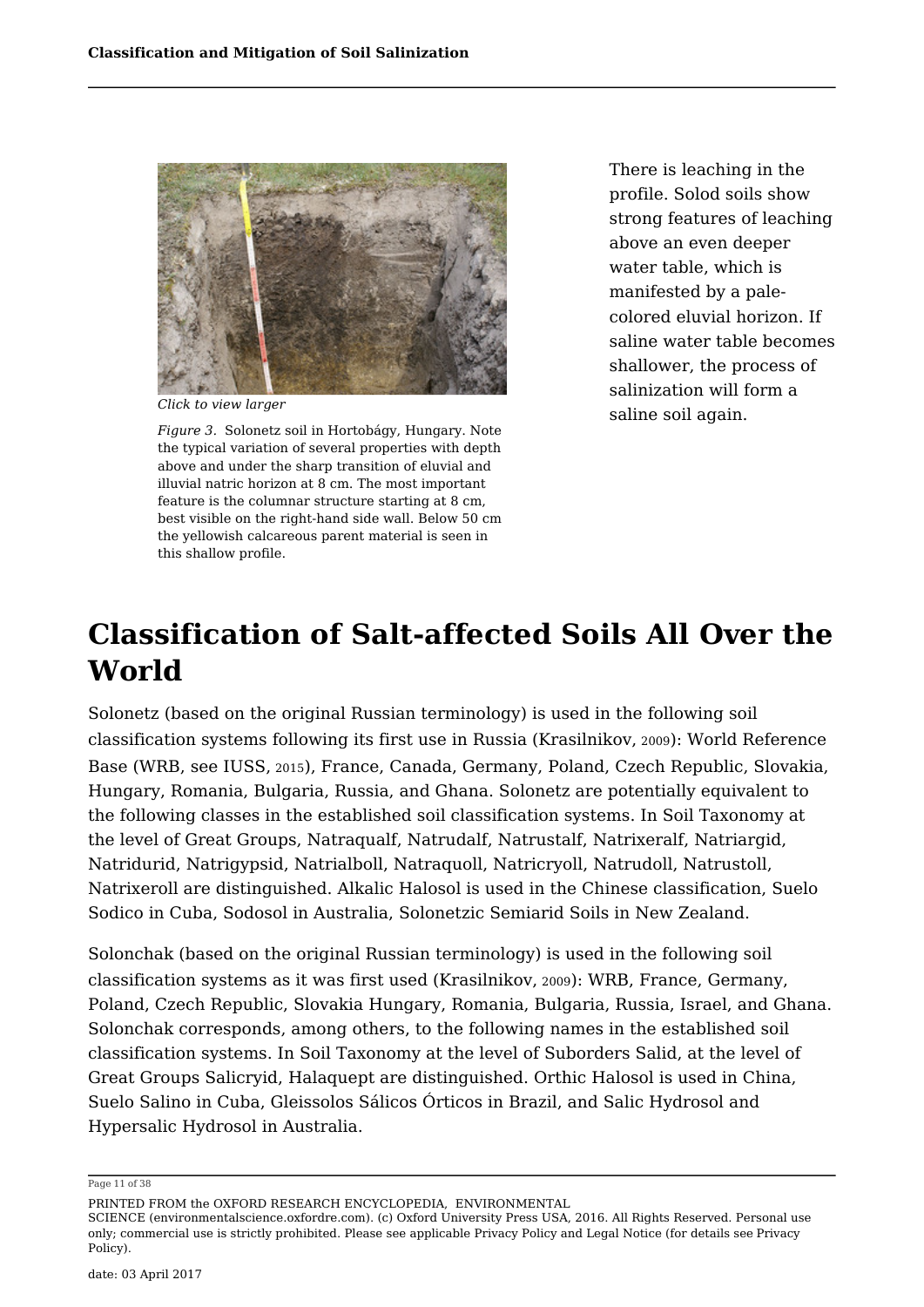Solod, solodized soil (based on the original Russian terminology) is used in the following soil classification systems as it was first used (Krasilnikov, <sup>2009</sup>): Canada, France, Russia. Solod corresponds among others to the following names in the established soil classification systems. The term Planossolos Nátricos is used in Brazil, Subnatric Black Sodosols and Mottled-Subnatric Black Sodosols are used in Australia. Solods are not identifiable in either the World Reference Base (2015) (they were represented in 1974 and 2006 as Solodic Planosol), or Soil Taxonomy.

# **Field Soil Description and Classification of Salt-affected Soils: Two Examples**

Soil classification is performed in excavated soil pits, which are called "profiles" by soil scientists. The location of the pits is crucial for the success of the classification and the related mapping. It is opened at characteristic locations, therefore represents a point sample, in contrast to the agronomy-oriented classification of plots (Table 1). Natural vegetation is a good indicator of the homogeneity of the site. In croplands, surface features such as color, structure, and plant cover help to find a representative location for the pit. One strictly vertical wall of the pit is smoothed, and visual and manual observations (which make up the "profile description") are made there, among other things. The methods used for the characterization, laboratory analysis, and classification are diverse in distinct soil classification systems but have common points. For each of the 24 classification systems in current use described by Krasilnikov (2009) there is a specific set of methods used to describe and classify soils.

On the profile wall the distinct horizontal layers, known as "horizons" in soil science, are separated as A, B, C or 1, 2, 3. Each such layer is described one after the other, from top to bottom. The most important characteristics are color (with a color chart), structure and "texture" (the size distribution from the smallest [clay] to the largest [sand] single particles of the soil), but several other characteristics are used for identifying soils.

The profile description of the soil is often not sufficient for classifying the soil and analytical parameters necessary for that are determined in the field or in the laboratory.

Two profile photographs with the horizons distinguished in them are presented. The description of the profiles shown in Figure <sup>4</sup> is presented in Table <sup>3</sup>, and the corresponding analytical results are in Table <sup>4</sup>.

Page 12 of 38

PRINTED FROM the OXFORD RESEARCH ENCYCLOPEDIA, ENVIRONMENTAL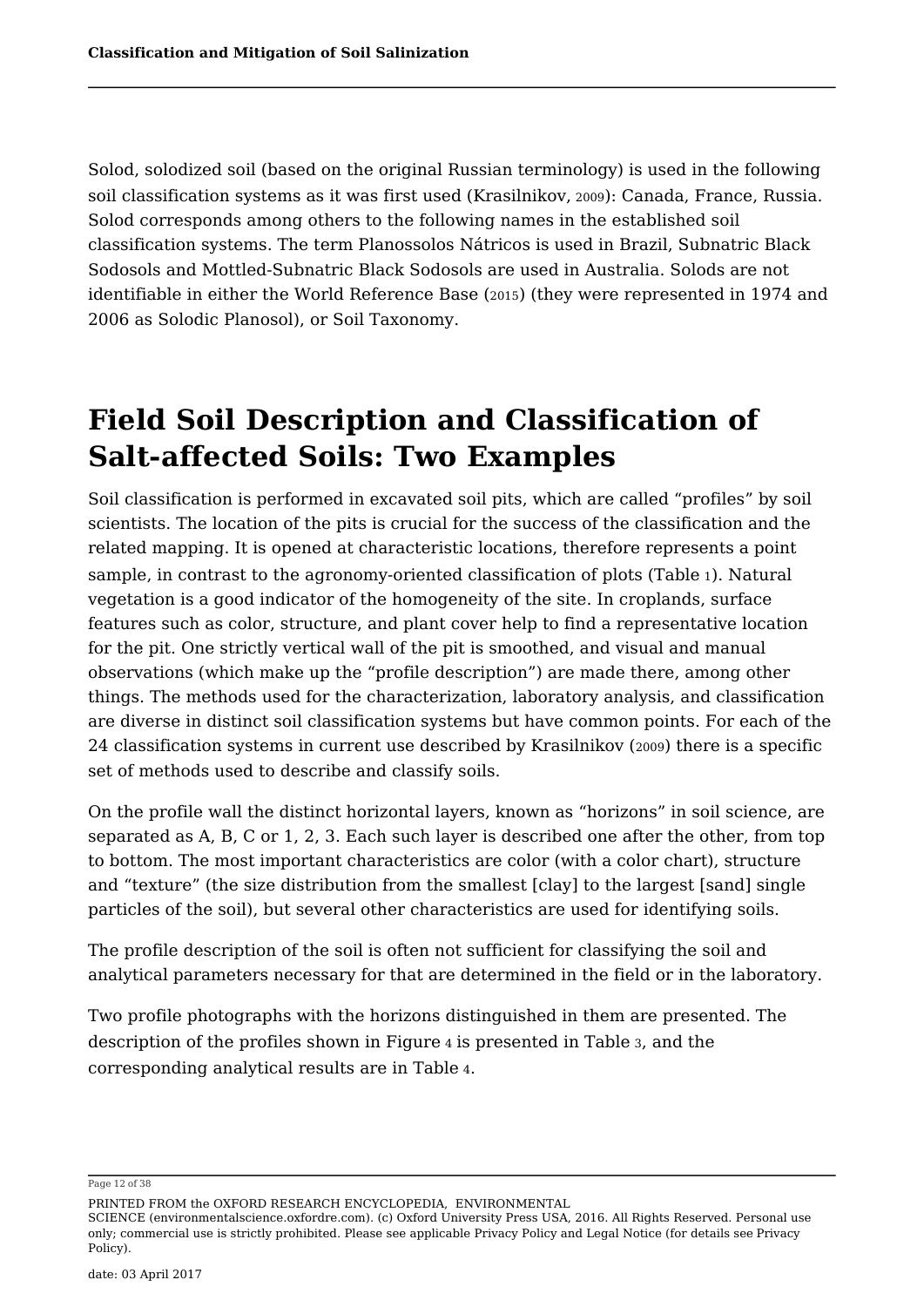

*Click to view larger*

*Figure 4.* The horizon sequence of the (a) Sarrod and (b) Apaj soil profiles. (**a.**) Sarród profile (In the local, Hungarian classification at the level of subtype Sarród profile is a "Sulphatic Solonchak," which has at least 50% sulphates among the anions.) (**b.)** Apaj profile (In the local, Hungarian classification at the level of subtype the Apaj profile is a "Crusty Meadow Solonetz," that is a Solonetz (type is Meadow Solonetz, a solonetz directly linked to watertable) with shallow leached eluvial horizon).

Page 13 of 38

PRINTED FROM the OXFORD RESEARCH ENCYCLOPEDIA, ENVIRONMENTAL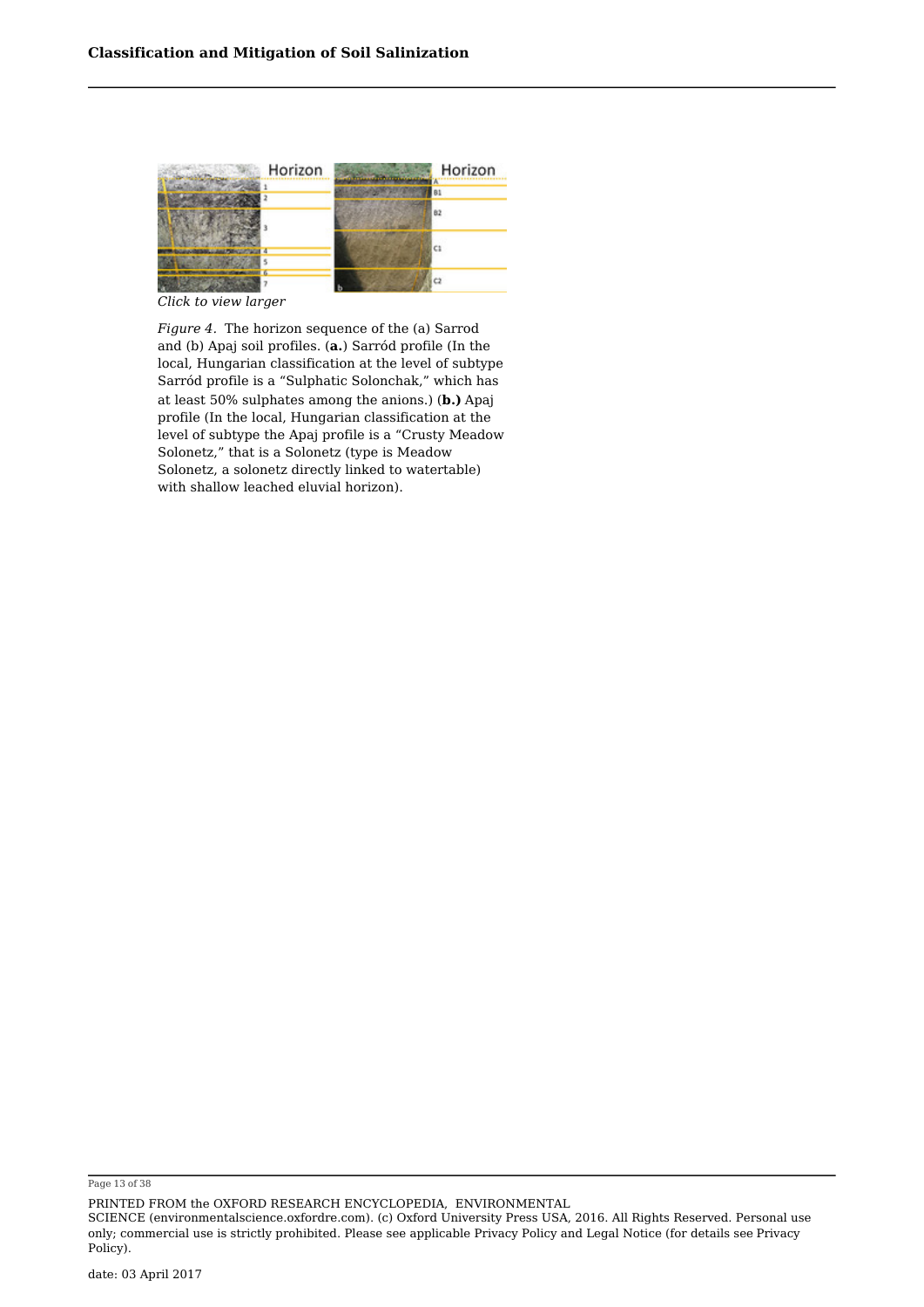| Horizon        | Depth                  | <b>Color (Munsell code)</b>       | <b>Texture</b> | <b>Structure</b> |
|----------------|------------------------|-----------------------------------|----------------|------------------|
| Code           | $\mathbf{C}\mathbf{m}$ |                                   |                |                  |
| $\mathbf{1}$   | $0 - 10$               | Grayish Yellow Brown<br>(10YR5/2) | SandyLoam      | Angular blocky   |
| $\overline{2}$ | $10 - 18$              | Brownish Black<br>(10YR3/2)       | Clay           | Angular blocky   |
| 3              | 18-52                  | Light Yellow (2.5Y7/3)            | ClayLoam       | Angular blocky   |
| $\overline{4}$ | $52 - 54$              | Dull Yellowish Brown<br>(10YR4/3) | LoamySand      | Single grained   |
| $5\phantom{.}$ | 54-75                  | Light Gray $(2.5Y7/2)$            | ClayLoam       | Angular blocky   |
| 6              | $75 - 78$              | Dark Brown                        | Sand           | Single grained   |
| $\overline{7}$ | $77 - 82$              | Light Gray                        | Clay           | Angular blocky   |

Table 3a. Characteristics of the soil horizons as described at the soil profile using the method of Jahn et al. (2006) and Munsell (1975).

3a. Settlement: Sarród, Hungary

Page 14 of 38

PRINTED FROM the OXFORD RESEARCH ENCYCLOPEDIA, ENVIRONMENTAL SCIENCE (environmentalscience.oxfordre.com). (c) Oxford University Press USA, 2016. All Rights Reserved. Personal use only; commercial use is strictly prohibited. Please see applicable Privacy Policy and Legal Notice (for details see Privacy Policy).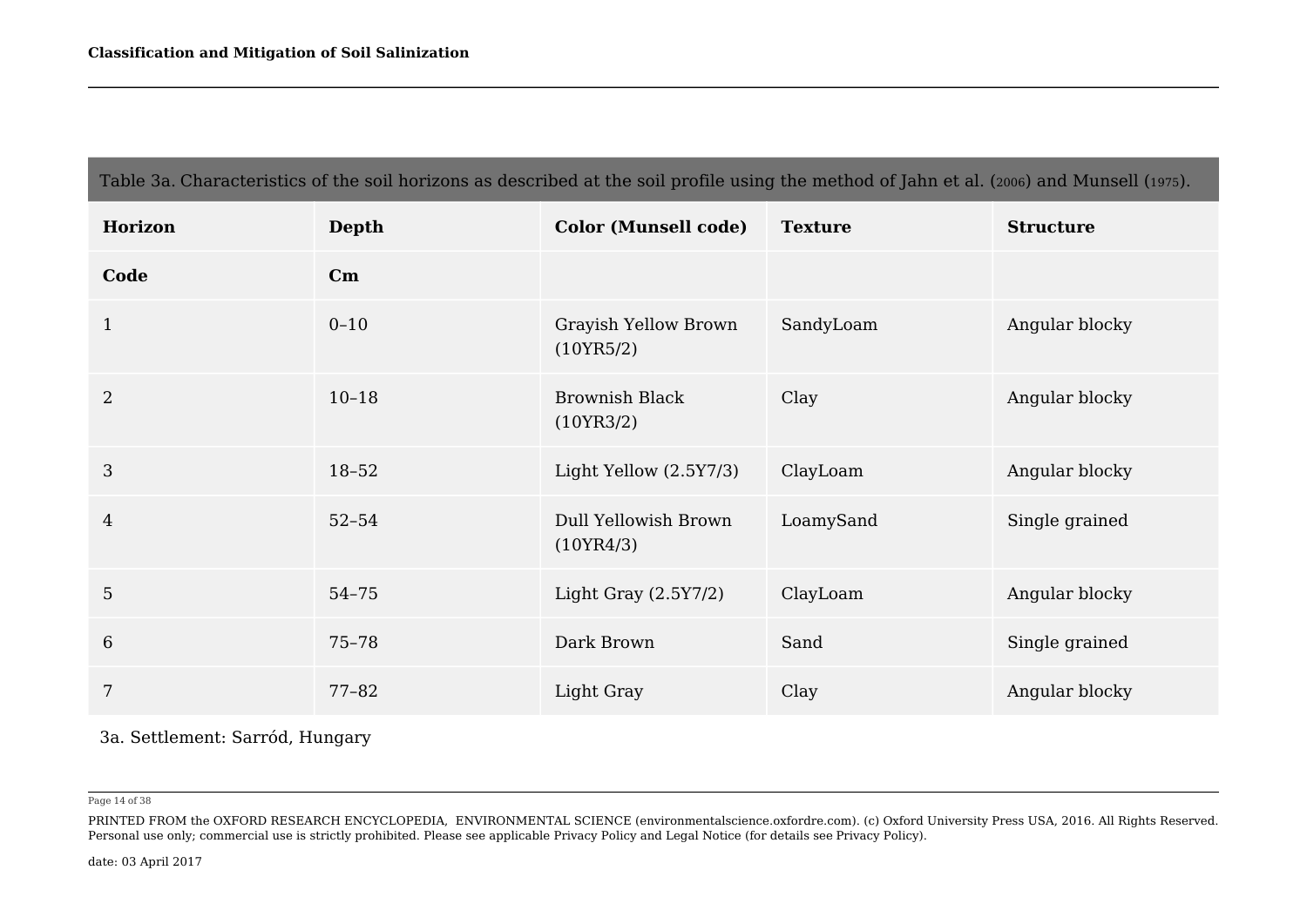Date: 2001 March 28

Land use: Grazed grassland

Geographic coordinates: Northern 47º 39.253" Eastern 16º 48.764"

Elevation: 118 m

Native plants: *Salicornea europea, Suaeda salsa, Plantago maritima*

Groundwater depth: 190 cm, EC 6 dS  $\mathrm{m^{1}}$ , pH 7.7  $\,$ 

Page 15 of 38

PRINTED FROM the OXFORD RESEARCH ENCYCLOPEDIA, ENVIRONMENTAL SCIENCE (environmentalscience.oxfordre.com). (c) Oxford University Press USA, 2016. All Rights Reserved. Personal use only; commercial use is strictly prohibited. Please see applicable Privacy Policy and Legal Notice (for details see Privacy Policy).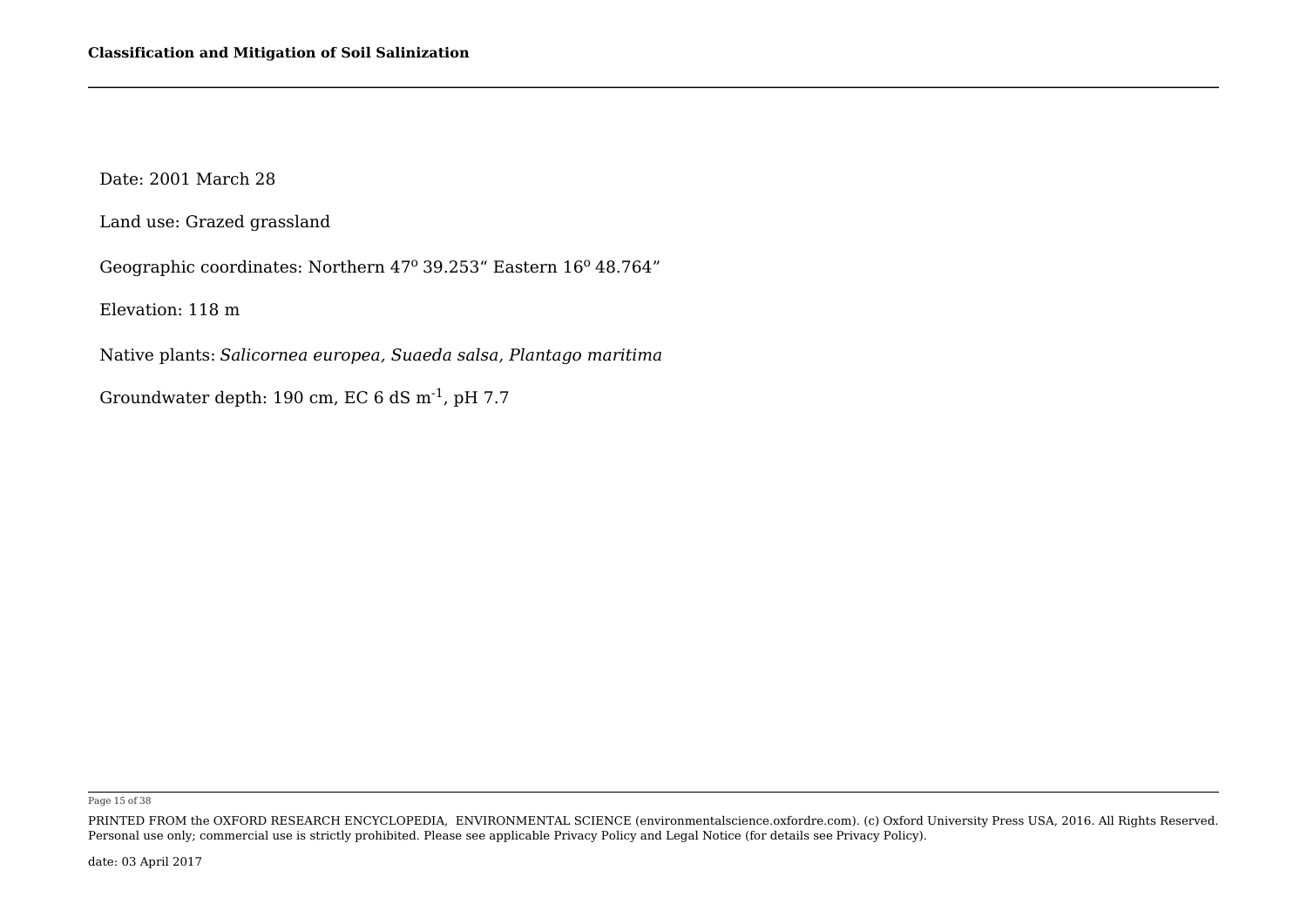Page 16 of 38

PRINTED FROM the OXFORD RESEARCH ENCYCLOPEDIA, ENVIRONMENTAL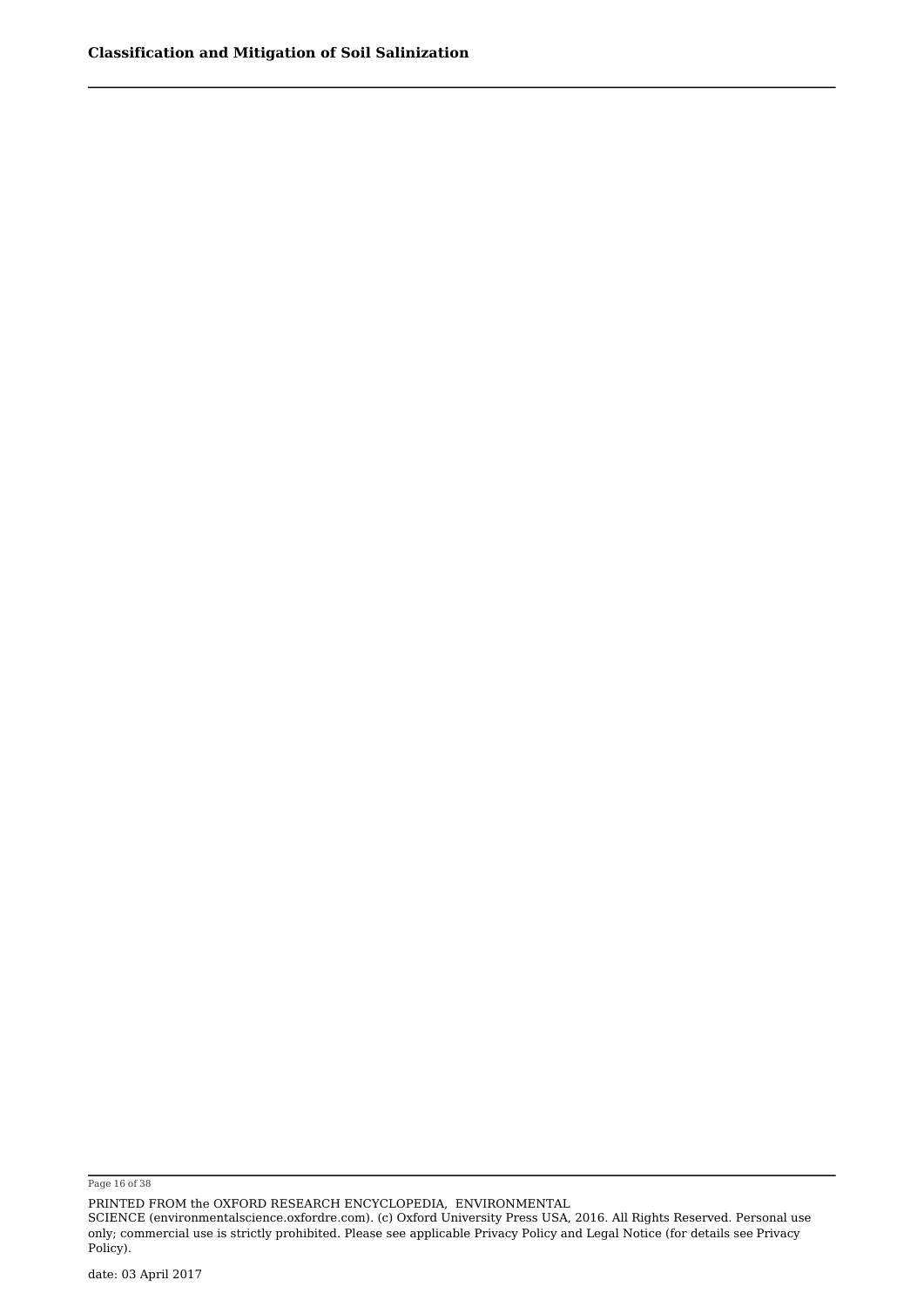|                |                        |                    | <u>. </u><br>$\mathbf{v}$ | <b>Service Contract Contract Contract Contract Contract Contract Contract Contract Contract Contract Contract Contract Contract Contract Contract Contract Contract Contract Contract Contract Contract Contract Contract Contra</b><br>and the contract of the contract of |
|----------------|------------------------|--------------------|---------------------------|-----------------------------------------------------------------------------------------------------------------------------------------------------------------------------------------------------------------------------------------------------------------------------|
| Horizon        | Depth                  | Color              | <b>Texture</b>            | <b>Structure</b>                                                                                                                                                                                                                                                            |
| code           | $\mathbf{C}\mathbf{m}$ |                    |                           |                                                                                                                                                                                                                                                                             |
| A/E            | $0 - 4$                | Brownish-Gray      | Loam                      | Subangular blocky                                                                                                                                                                                                                                                           |
| B1             | $4 - 20$               | Gray               | ClayLoam                  | Prismatic/Columnar                                                                                                                                                                                                                                                          |
| B2             | $20 - 58$              | Pale Gray          | ClayLoam                  | Blocky                                                                                                                                                                                                                                                                      |
| C1             | 58-104                 | <b>Gray Yellow</b> | Loam                      | Blocky                                                                                                                                                                                                                                                                      |
| C <sub>2</sub> | 104-140                | Yellowish Gray     | Clay Loam                 | Blocky                                                                                                                                                                                                                                                                      |
| C <sub>3</sub> | 140-170                | Yellowish Gray     | Sand                      | Single grained                                                                                                                                                                                                                                                              |

Table 3b. Characteristics of the soil horizons as described at the soil profile using the method of Jahn et al. (2006) and Munsell (1975).

3b. Settlement: Apaj, Hungary

Date: 2003 August 5

Land use: Grazed grassland

Geographic coordinates: Northern 47° 05.228' Eastern 19° 05.903'

Page 17 of 38

PRINTED FROM the OXFORD RESEARCH ENCYCLOPEDIA, ENVIRONMENTAL SCIENCE (environmentalscience.oxfordre.com). (c) Oxford University Press USA, 2016. All Rights Reserved. Personal use only; commercial use is strictly prohibited. Please see applicable Privacy Policy and Legal Notice (for details see Privacy Policy).

date: 03 April 2017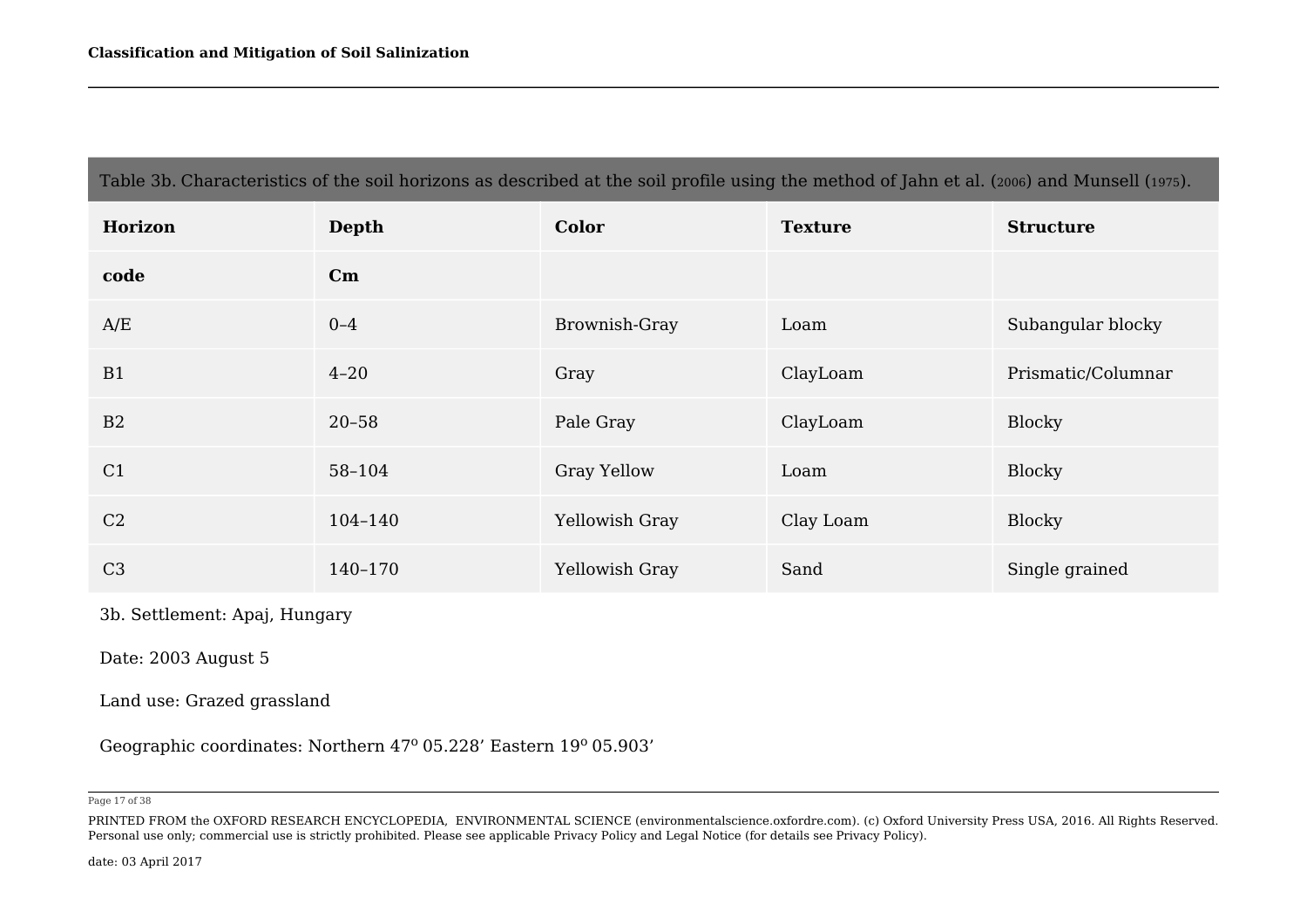Elevation: 92 m

Native plants: *Festuca pseudovina. Artemisia santonicum*

Groundwater depth:  $175$  cm, EC  $5.8$  dS m<sup>-1</sup>, pH 8.7

Page 18 of 38

PRINTED FROM the OXFORD RESEARCH ENCYCLOPEDIA, ENVIRONMENTAL SCIENCE (environmentalscience.oxfordre.com). (c) Oxford University Press USA, 2016. All Rights Reserved. Personal use only; commercial use is strictly prohibited. Please see applicable Privacy Policy and Legal Notice (for details see Privacy Policy).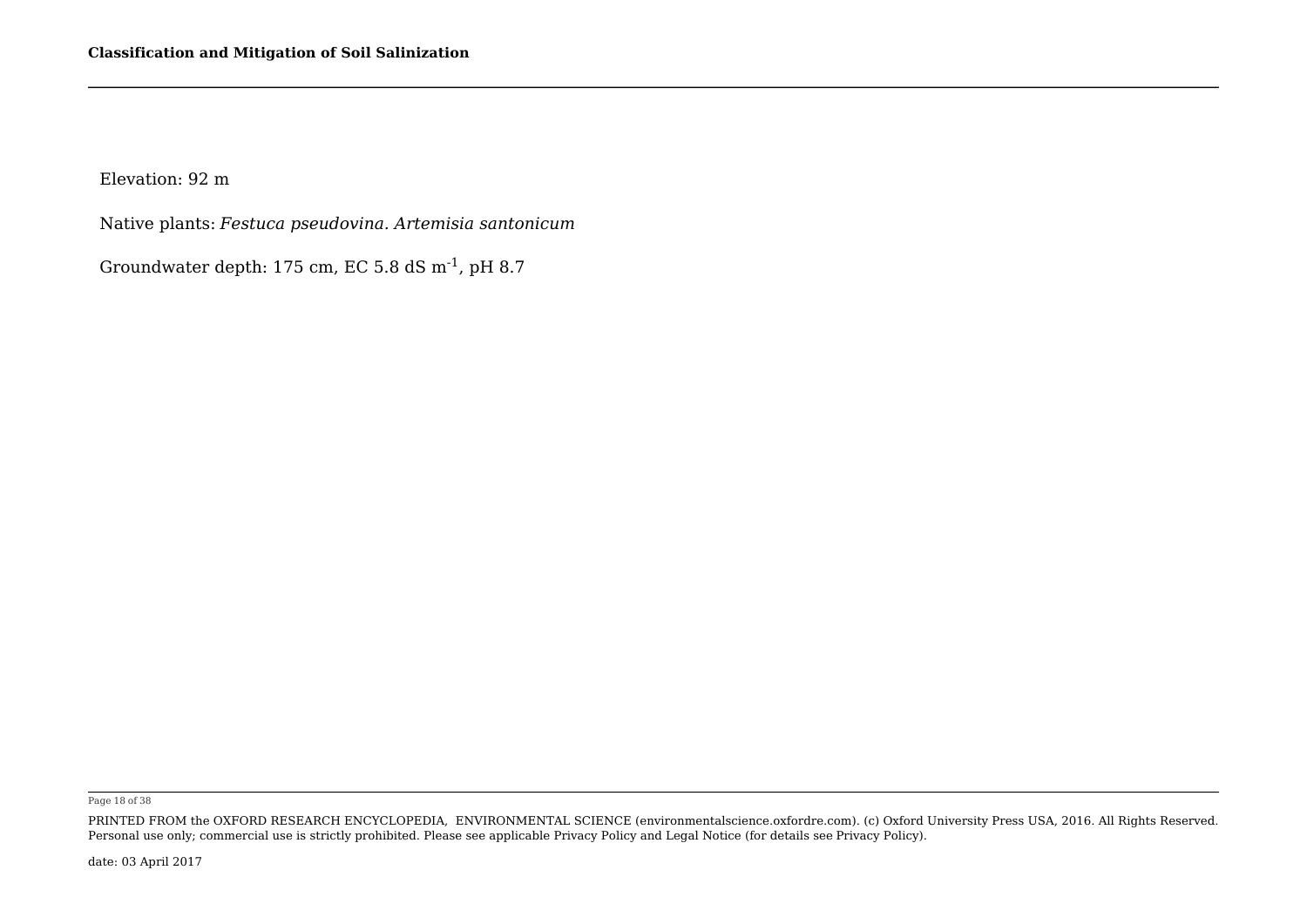Page 19 of 38

PRINTED FROM the OXFORD RESEARCH ENCYCLOPEDIA, ENVIRONMENTAL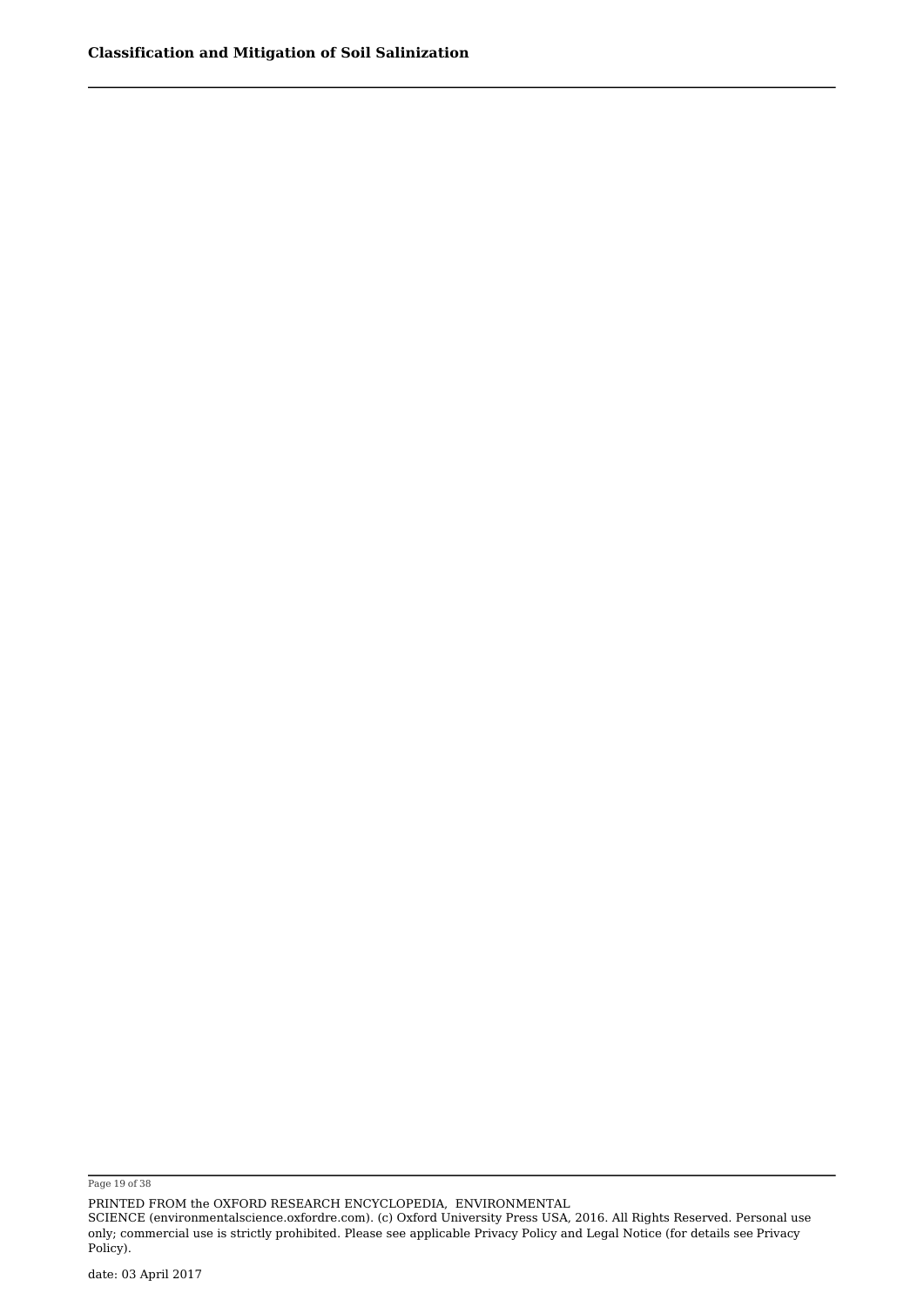| Table 4. Characteristics of the soil samples collected in the different horizons of the profiles described in Table 3. |                 |               |                            |      |                   |          |                      |            |
|------------------------------------------------------------------------------------------------------------------------|-----------------|---------------|----------------------------|------|-------------------|----------|----------------------|------------|
| <b>Site</b>                                                                                                            | Horizon         | Depth         | $\mathbf{pH}_{\mathbf{e}}$ | OM   | CaCO <sub>3</sub> | Clay     | $EC_e$               | <b>SAR</b> |
|                                                                                                                        | code            | $\mathbf{cm}$ |                            | $\%$ | $\%$              | $\%$     | $dS$ m <sup>-1</sup> |            |
| a.)                                                                                                                    | Sarród          |               |                            |      |                   |          |                      |            |
| Sarród                                                                                                                 | $\mathbf{1}$    | $0 - 10$      | 7.78                       | 0.89 | 22.1              | 15       | 27                   | 45.1       |
| Sarród                                                                                                                 | 2               | $10 - 18$     | 7.54                       | 0.93 | 33.7              | 38       | 16.2                 | 33.5       |
| Sarród                                                                                                                 | $\mathbf{3}$    | 18-52         | 7.31                       | 0.56 | 57.9              | 45       | 15.3                 | 30.8       |
| Sarród                                                                                                                 | $\overline{4}$  | $52 - 54$     | 7.34                       | 0.48 | 26.6              | 18       | 11.2                 | 26.5       |
| Sarród                                                                                                                 | 5 <sup>5</sup>  | $54 - 75$     | 7.19                       | 0.42 | 53.7              | 37       | 11.6                 | 26.2       |
| Sarród                                                                                                                 | $6\,$           | $75 - 77$     | 7.12                       | 0.26 | $21.9\,$          | $\rm Nd$ | 11.3                 | 25.2       |
| Sarród                                                                                                                 | $7\overline{ }$ | 77-82         | 7.15                       | 0.37 | 52.2              | 38       | 9.4                  | 25.3       |
| $\mathbf{b}$ .)                                                                                                        | Apaj            |               |                            |      |                   |          |                      |            |

Page 20 of 38

PRINTED FROM the OXFORD RESEARCH ENCYCLOPEDIA, ENVIRONMENTAL SCIENCE (environmentalscience.oxfordre.com). (c) Oxford University Press USA, 2016. All Rights Reserved. Personal use only; commercial use is strictly prohibited. Please see applicable Privacy Policy and Legal Notice (for details see Privacy Policy).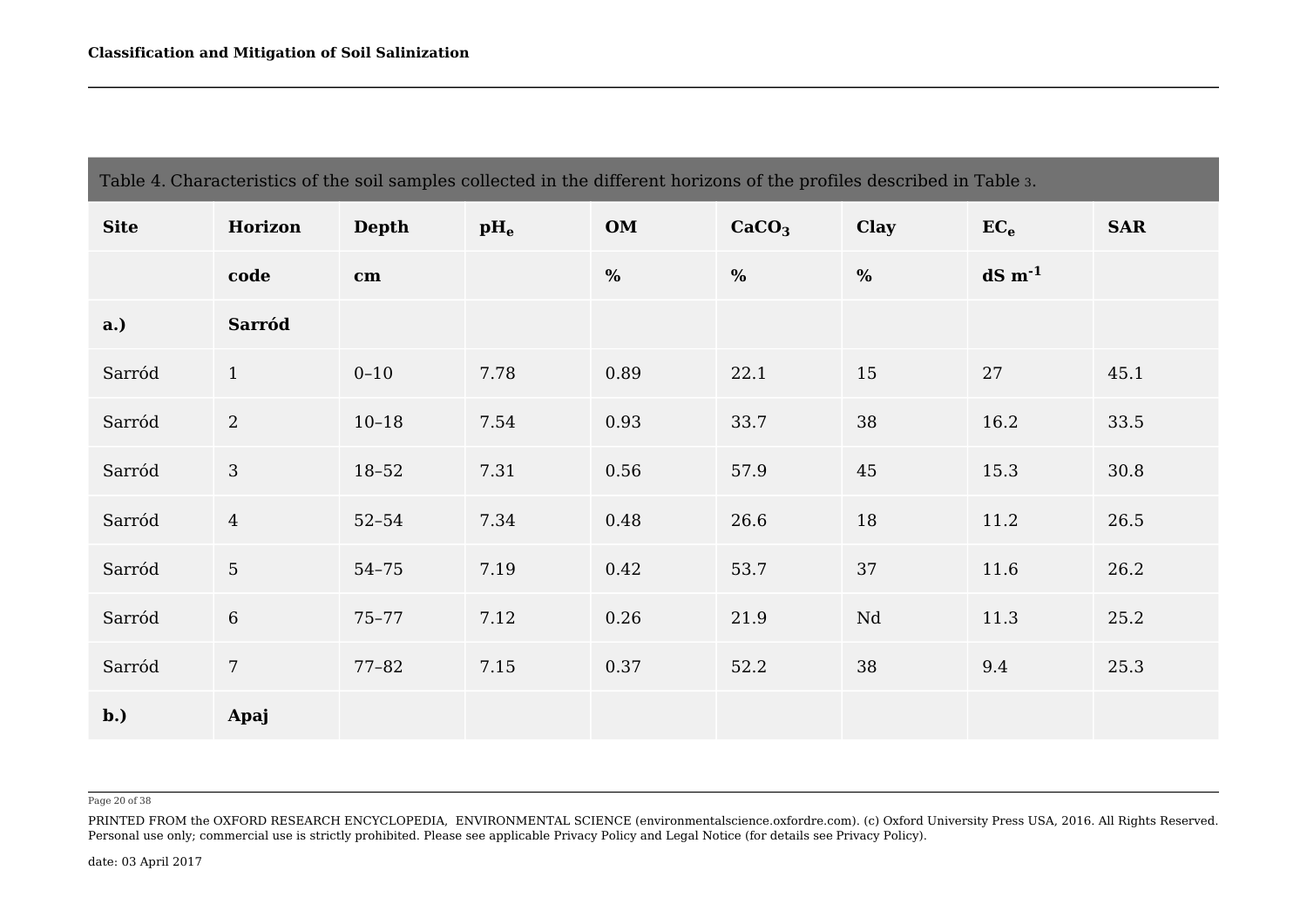| Apaj | A/E            | $0 - 4$   | 8.21 | 3.50 | 8.3  | 16 | 1.1 | 5.1  |
|------|----------------|-----------|------|------|------|----|-----|------|
| Apaj | B <sub>1</sub> | $4 - 20$  | 8.39 | 0.83 | 16.6 | 28 | 2.5 | 32.8 |
| Apaj | B <sub>2</sub> | $20 - 58$ | 9.62 | 0.43 | 37.1 | 40 | 5.5 | 99.7 |
| Apaj | C1             | 58-104    | 9.60 | 0.34 | 28.9 | 19 | 4.7 | 80.4 |
| Apaj | C <sub>2</sub> | 104-140   | 9.04 | 0.26 | 31.5 | 13 | 3.0 | 58.7 |
| Apaj | C <sub>3</sub> | 140-170   | 8.82 | 0.30 | 26.9 |    | 2.4 | 50.0 |

Note: In Table 4 samples are identified by horizon depth (cm).  $pH_e$  is pH value of saturation extract, *OM* organic matter %, *CaCO*<sub>3</sub> shows carbonates %*,, Clay* shows clay %*, EC<sub>e</sub>* shows electric conductivity of the soil saturation extract (dS m<sup>-1</sup>), *SAR* is sodium rote: in Table 4 samples are identified by horizon depth (cm).  $\mu_{I_e}$  is pri value of saturation extract, OM organic matter %, CaCO<sub>3</sub><br>shows carbonates %,, *Clay* shows clay %, *EC<sub>e</sub>* shows electric conductivity of the  $_e$  shows electric conductivity of the soil saturation extract (dS  $\mathrm{m}^\text{-1}$ 

Page 21 of 38

PRINTED FROM the OXFORD RESEARCH ENCYCLOPEDIA, ENVIRONMENTAL SCIENCE (environmentalscience.oxfordre.com). (c) Oxford University Press USA, 2016. All Rights Reserved. Personal use only; commercial use is strictly prohibited. Please see applicable Privacy Policy and Legal Notice (for details see Privacy Policy).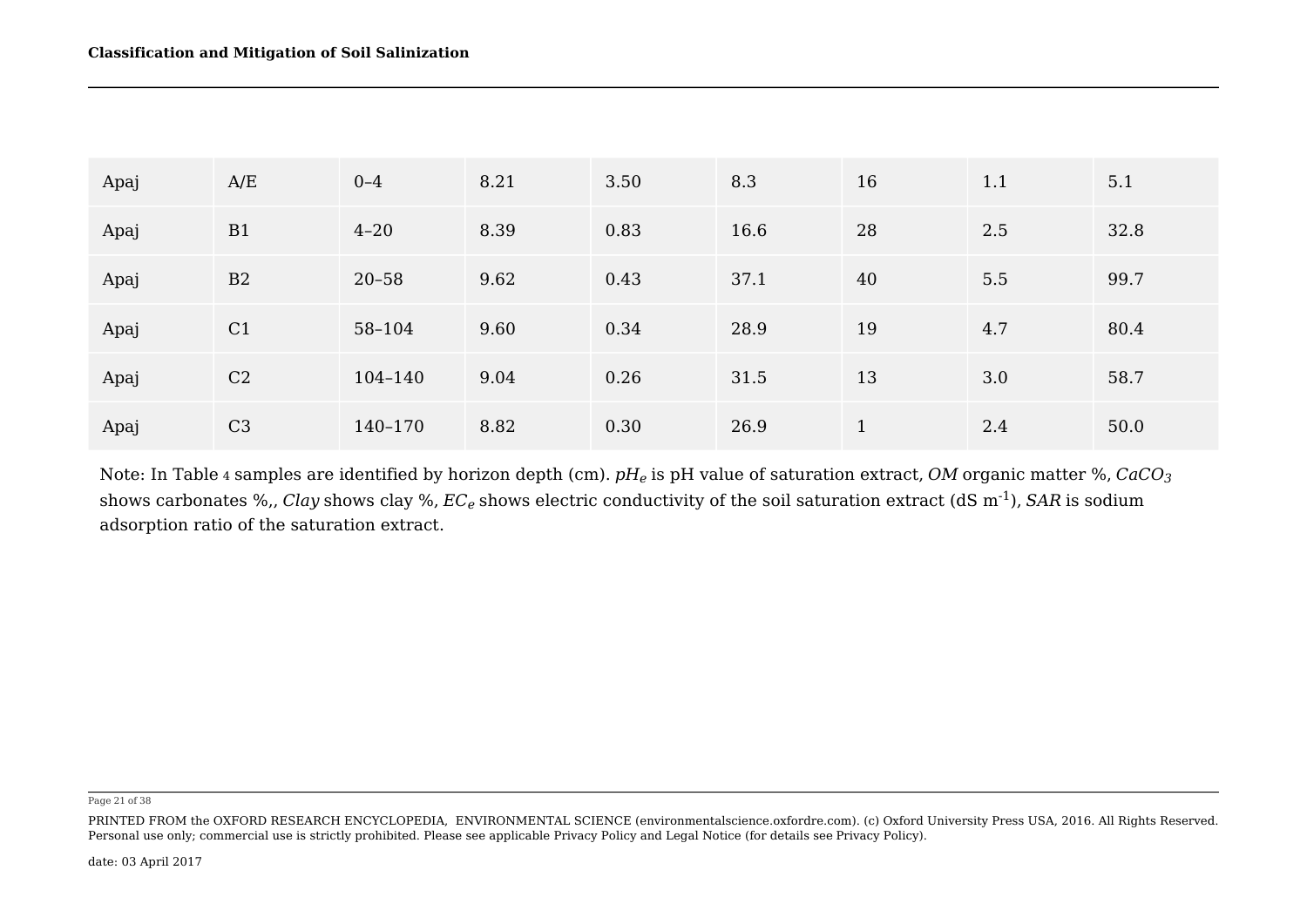When using the WRB (IUSS, <sup>2015</sup>) first the diagnostic horizons, properties and materials (which can be overlapping) are to be identified in the soil profile. As a second step the Reference Soil Group and the qualifiers must be found based on the WRB Key (IUSS, <sup>2015</sup>, pp. 85–116).

### **Examples of Using World Reference Base**

#### **Classification of Sarród Profile with WRB**

A salic horizon was found between the surface and 52 cm, which has the following definition.

**"1.** at some time during the year an electrical conductivity of the saturation extract  $(EC_e)$  at 25  $^{\circ}$ C of

 $\mathbf{a.} \geq 15 \text{ dS m}^{-1}$ ; or

**b.** ≥8 dS m<sup>-1</sup> if the pH of the saturation extract is ≥ 8.5; and

**2.** at some time during the year a product of thickness (in centimetres) and  $\mathrm{EC}_\mathrm{e}$  at 25  $^{\circ}$ C (in dS m<sup>-1</sup>) of  $\geq$  450; and

**3.** a thickness of  $\geq 15$  cm." according to IUSS, 2015 pp. 53-54.

Since Table 4 shows more than 15 dS  $\mathrm{m^{1} \, EC_{e}}$  values for some depths, the Sarród profile meets Criterion 1, now the product of thickness and  $\mathrm{EC}_\mathrm{e}$  for those horizons that meet Criterion 1 are checked and the result is 27 dS  $\mathrm{m^{1}}$  \* 10 cm +16.2 dS  $\mathrm{m^{1}}$  \* 8 cm +15.3 dS  $\rm m^{\text{-}1 \, * \, 34 \, \, cm = \, 919.8 \, \, dS \, \, m^{\text{-}1 \, *} \, \, cm}$ , the 0–52 cm layers meet Criterion 2 and since these together are thicker than 15 cm also Criterion 3 is met. It can be concluded that there is a salic horizon in this profile.

Now using the Key to the Reference Soil Groups (IUSS, 2015), with lists of principal and supplementary qualifiers, the key must be followed and arrive at Solonchaks. See page 92:

"Other soils having:

- **1.** a *salic* horizon starting  $\leq 50$  cm from the soil surface; and
- **2.** no *thionic* horizon starting  $\leq 50$  cm from the soil surface; and

**3.** not permanently submerged by water and not located below the line affected by tidal water (i.e., not located below the line of mean high water springs)."

Page 22 of 38

PRINTED FROM the OXFORD RESEARCH ENCYCLOPEDIA, ENVIRONMENTAL

SCIENCE (environmentalscience.oxfordre.com). (c) Oxford University Press USA, 2016. All Rights Reserved. Personal use only; commercial use is strictly prohibited. Please see applicable Privacy Policy and Legal Notice (for details see Privacy Policy).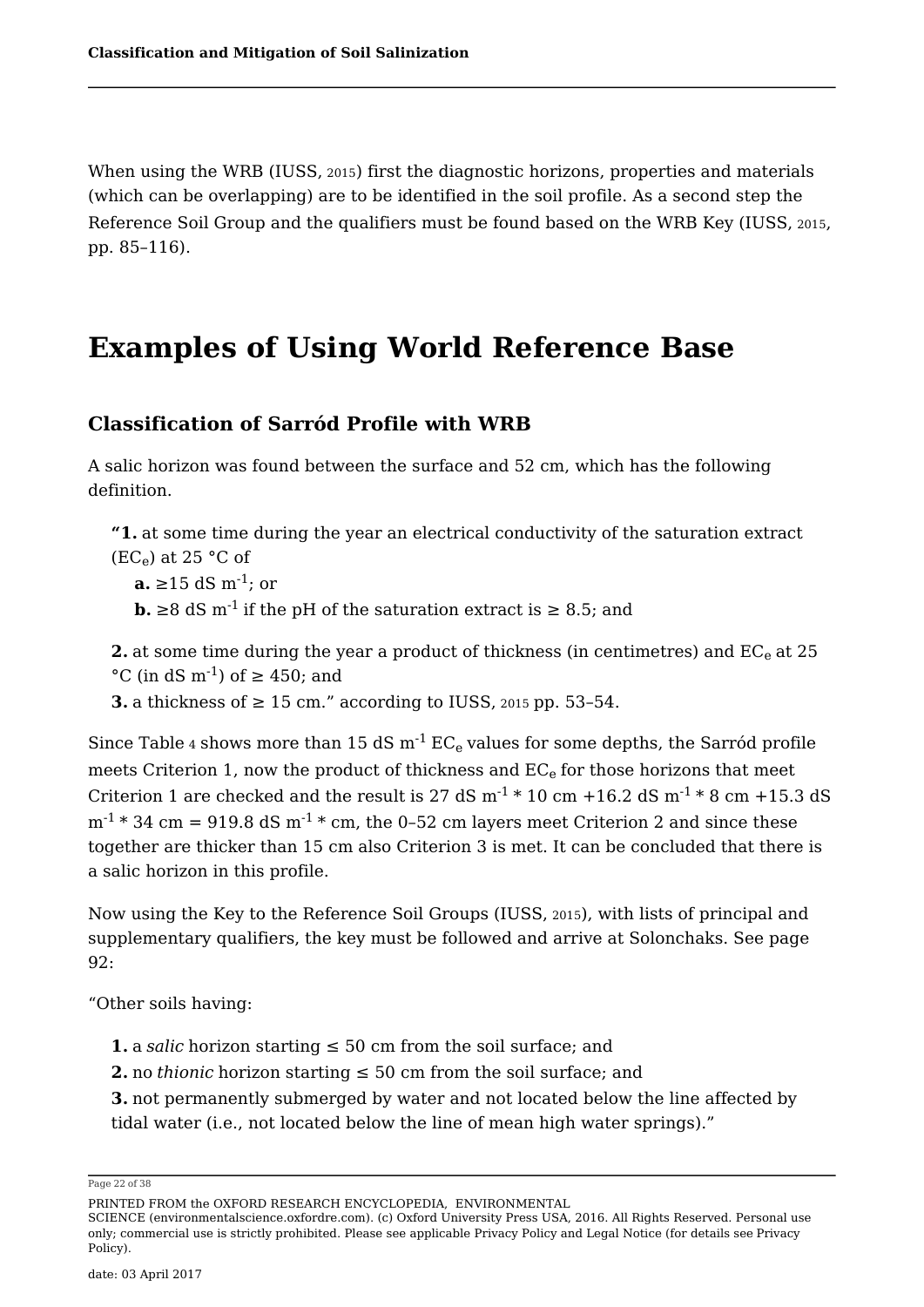The Sarród profile meets 1, 2, and 3 and is classified as Solonchak.

Now a principal qualifier must be chosen, each of which are defined in the IUSS (2015). The principal qualifiers are Stagnic Sodic Calcic Fluvic (in that order) and there are supplementary qualifiers, which render the final name as Fluvic Calcic Sodic Stagnic Solonchak (Alkalic, Calcaric, Evapocrustic).

The profile photo indicates that this soil was formed on alluvial, more exactly lacustrine sediments. Darker layers (see horizons 4 and 6) with contrasting calcium carbonate content and texture can be distinguished indicating the deposition of lake sediments at this lakeside location.

### **Classification of Apaj Profile with WRB**

There was a natric horizon, which has the following definition according to IUSS (2015):

"Diagnostic criteria

A natric horizon consists of *mineral* material and:

- **1.** has a texture class of loamy sand or finer and  $\geq 8\%$  clay; and
- **2.** one or both of the following:
	- **a.** has an overlying coarser textured horizon with all of the following:

**i.** the coarser textured horizon is not separated from the natric horizon by a *lithic discontinuity*; *and*

ii. if the coarser textured horizon directly overlies the natric horizon, its lowermost subhorizon does not form part of a plough layer; and

**iii.** if the coarser textured horizon does not directly overlie the natric horizon, the transitional horizon between the coarser textured horizon and the natric

horizon has a thickness of  $\leq 15$  cm; **and** 

**iv.** if the coarser textured horizon has < 10% clay in the fine earth fraction, the natric horizon has  $\geq 4\%$  (absolute) more clay; and

**v.** if the coarser textured horizon has  $\geq 10$  and  $\lt 50\%$  clay in the fine earth fraction, the ratio of clay in the natric horizon to that of the coarser textured horizon is  $\geq 1.4$ ; and

**vi.** if the coarser textured horizon has  $\geq 50\%$  clay in the fine earth fraction, the natric horizon has  $\geq 20\%$  (absolute) more clay; or

**b.** has evidence of illuvial clay in one or more of the following forms:

**i.** oriented clay bridging  $\geq$  5% of the sand grains; or

Page 23 of 38

PRINTED FROM the OXFORD RESEARCH ENCYCLOPEDIA, ENVIRONMENTAL

SCIENCE (environmentalscience.oxfordre.com). (c) Oxford University Press USA, 2016. All Rights Reserved. Personal use only; commercial use is strictly prohibited. Please see applicable Privacy Policy and Legal Notice (for details see Privacy Policy).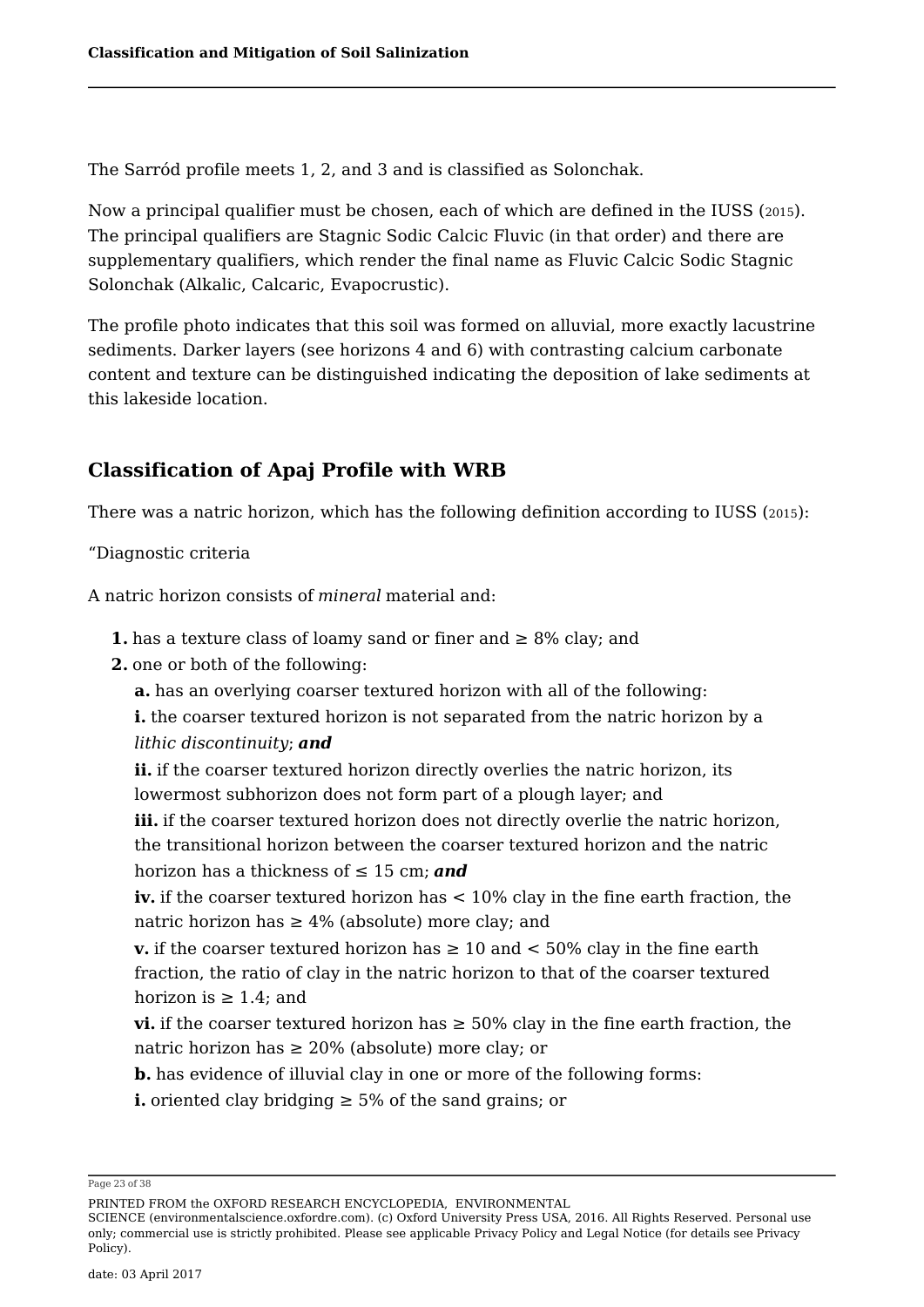**ii.** clay coatings lining  $≥ 5%$  of the surfaces in pores; or

**iii.** clay coatings covering ≥ 5% of the vertical and ≥ 5% of the horizontal surfaces of soil aggregates; *or*

**iv.** in thin sections, oriented clay bodies that constitute  $\geq 1\%$  of the section; *or* **v.** a COLE (Coefficient of Linear Extensibility is the proportion of shrinkage based on the measurement of swollen length of moist soil clods compared to the shrinked dried soil clod) of  $\geq 0.04$  (cm/cm, meaning 4% swelling of soil when wet) and a ratio of fine clay to total clay in the natric horizon greater by  $\geq 1.2$ times than the ratio in the overlying coarser textured horizon; and

**3.** has one or more of the following:

**a.** a columnar or prismatic structure in some part of the horizon; or

**b.** both of the following:

*i.* a blocky structure; and

**ii.** penetrations of an overlying coarser textured horizon in which there are uncoated silt or sand grains, extending  $\geq 2.5$  cm into the natric horizon; and

#### **4.** has one of the following:

**a.** an exchangeable Na percentage (ESP) of  $\geq$  15 throughout the entire natric horizon or its upper 40 cm, whichever is thinner; or

**b.** both of the following,

**i.** more exchangeable Mg plus Na than Ca plus exchange acidity (at pH 8.2) throughout the entire natric horizon or its upper 40 cm, whichever is thinner; and

**ii.** an exchangeable Na percentage (ESP) of  $≥ 15$  in some subhorizon starting  $≤$ 50 cm below the upper limit of the natric horizon; and

**5.** has a thickness of one-tenth or more of the thickness of the overlying *mineral* material, if present, and one of the following:

 $a. \geq 7.5$  cm (combined thickness if composed of lamellae) if the natric horizon has a texture class of sandy loam or finer; or

 $\mathbf{b} \geq 15$  cm (combined thickness if composed of lamellae).

The B1+B2 horizons (4-58 cm) are classified as natric horizons in the Apaj soil. These horizons meet Criterion 1 by having a clay loam texture, Criterion 2a by the difference of clay content (28 is more than 40% greater than 16, see Table <sup>4</sup>), Criterion 2b by the presence of clay coating, Criterion 3 by having columnar structure, Criterion 4 proven by SAR values of Table 4 and Criterion 5 by being 13.5 times as thick as  $(54 \div 4 \text{ cm}, \text{ see Table})$ 4) the overlying horizon."

Page 24 of 38

PRINTED FROM the OXFORD RESEARCH ENCYCLOPEDIA, ENVIRONMENTAL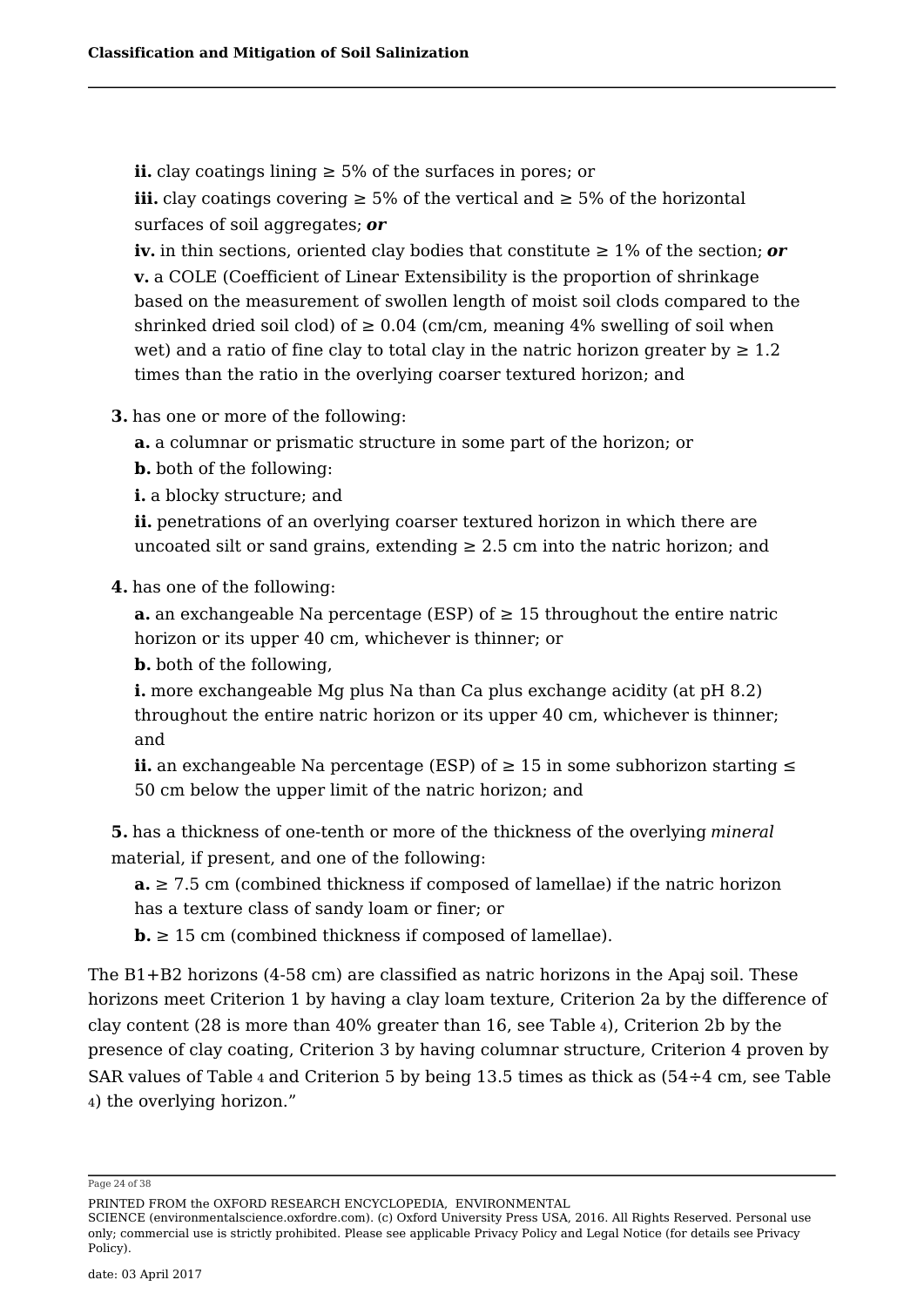Based on the presence of a natric horizon in to the Reference Soil Groups (IUSS, <sup>2015</sup>) Solonetz (p. 90) is selected: "Other soils having a *natric* horizon starting  $\leq 100$  cm from the soil surface." The final name of the soil will be Calcic Mollic Solonetz (Columnic, Cutanic).

### **Examples of Using Soil Taxonomy**

#### **Classification of Sarród Profile with Soil Taxonomy**

In the Sarród profile, the salic horizon does not meet the required criteria since Soil Taxonomy has twice as strict a threshold value for salinity (Soil Survey Staff, <sup>2014</sup>) compared to WRB as

"A salic horizon is a horizon of accumulation of salts that are more soluble than gypsum in cold water.

Required Characteristics

A salic horizon is 15 cm or more thick and has, for 90 consecutive days or more in normal years:

**1.** An electrical conductivity (EC) equal to or greater than 30 dS/m in the water extracted from a saturated paste; *and*

**2.** A product of the EC, in dS/m, and thickness, in cm, equal to 900 or more."

The Sarród soil horizons do not meet Criterion 1.

There are two diagnostic horizons in this profile according to Soil Taxonomy. There is an ochric epipedon, which does not meet the requirements of other epipedons (i.e., surface horizons) because it is not thick, wet, dark, or structurally developed enough. In the Sarród soil there is also a cambic horizon, which by definition shows physical and/or chemical modifications.

Based on these observations the soil is classified as Aeric Halaquept. It is an Inceptisol (ending with ~ept, indicating the soil order of not very developed soils) because there is no other horizon except the cambic horizon. It is inside the Suborder of Aquepts because there is SAR > 13 close to the surface. It belongs to the Great Group of Halaquepts for the same reason. Its Subgroup is Aeric Halaquept due to its light color in the near surface layers.

Page 25 of 38

PRINTED FROM the OXFORD RESEARCH ENCYCLOPEDIA, ENVIRONMENTAL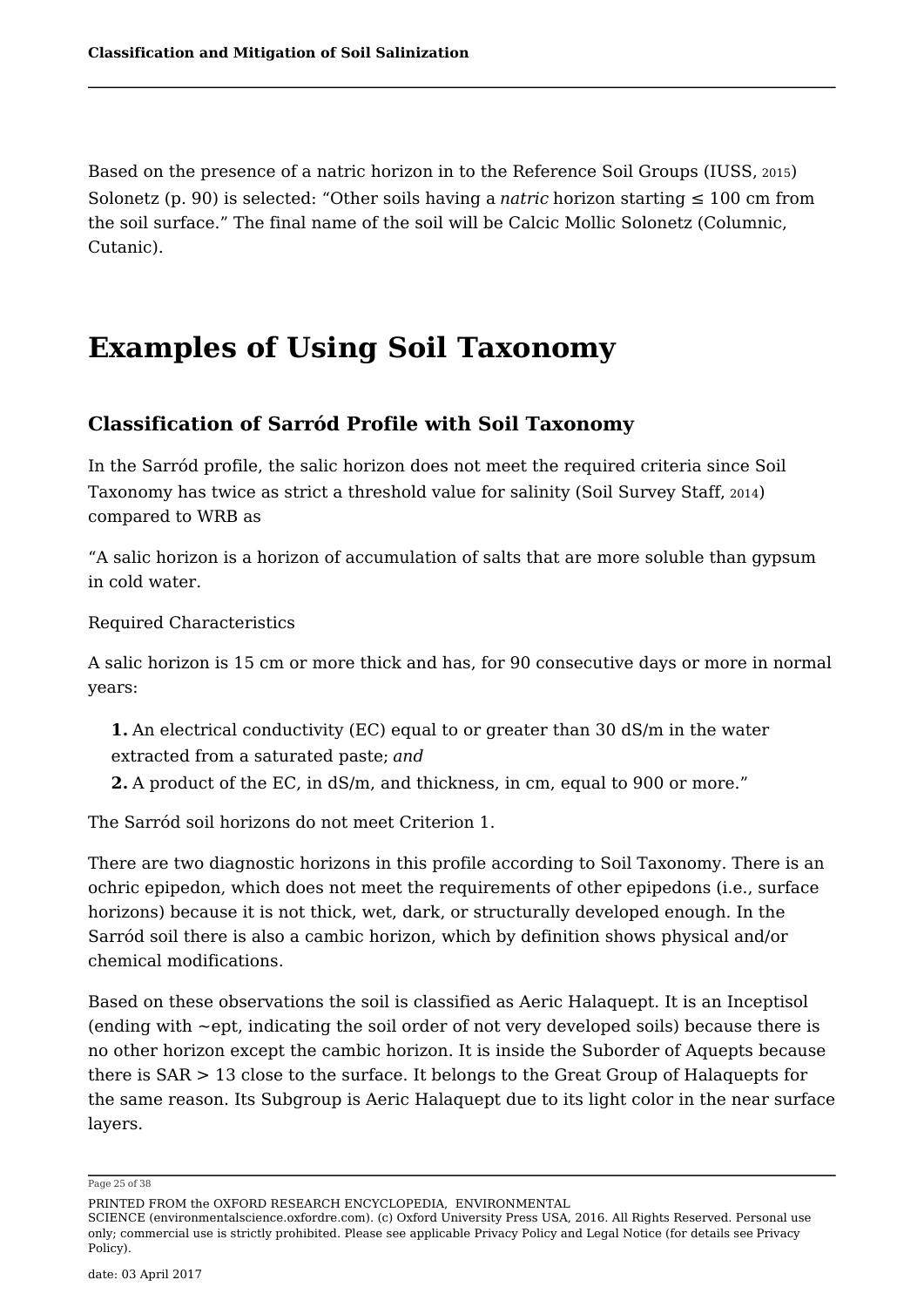#### **Classification of Apaj Profile with Soil Taxonomy**

There was a natric horizon, which has the following definition according to Soil Survey Staff (2014):

"A natric horizon is an illuvial horizon that is normally present in the subsurface and as a significantly higher percentage of silicate clay than the overlying horizons. It shows evidence of clay illuviation that has been accelerated by the dispersive properties of sodium.

Required characteristics of

the natric horizon in Soil Taxonomy:

**1.** Meets *one* of the following thickness requirements:

**a.** If the horizon meets the particle-size class criteria for coarse-loamy, fineloamy, coarse-silty, fine-silty, fine, or very-fine or is loamy or clayey, including skeletal counterparts, it must be at least 7.5 cm thick or at least one tenth as thick as the sum of the thickness of all overlying horizons, whichever is greater; *or*

**b.** If the horizon meets sandy or sandy-skeletal particle-size class criteria, it must be at least 15 cm thick; *or*

**c.** If the horizon is composed entirely of lamellae, the combined thickness of the lamellae that are 0.5 cm or more thick must be 15 cm or more; *and*

**2.** Has evidence of clay illuviation in at least *one* of the following forms:

- **a.** Oriented clay bridging the sand grains; *or*
- **b.** Clay films lining pores; *or*
- **c.** Clay films on both vertical and horizontal surfaces of peds; *or*

**d.** Thin sections with oriented clay bodies that are more than 1% of the section; *or*

**e.** If the coefficient of linear extensibility (COLE) is 0.04 or higher and the soil has distinct wet and dry seasons, then the ratio of fine clay to total clay in the illuvial horizon is greater by 1.2 times or more than the ratio in the eluvial horizon; *and*

Page 26 of 38

PRINTED FROM the OXFORD RESEARCH ENCYCLOPEDIA, ENVIRONMENTAL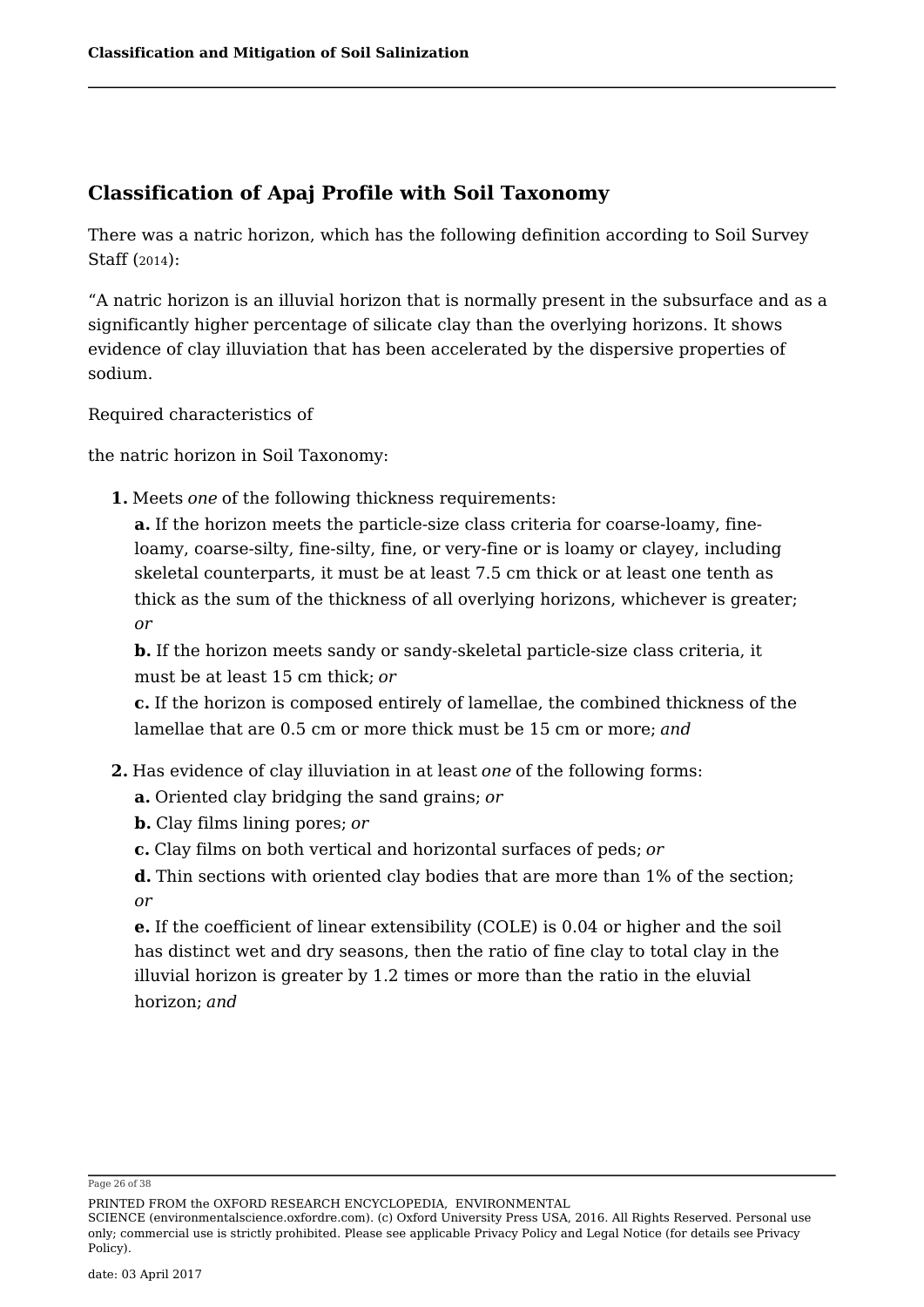**3.** If an eluvial horizon remains and there is no lithologic discontinuity between it and the illuvial horizon and no plow layer directly above the illuvial horizon, then the illuvial horizon must contain more total clay than the eluvial horizon within a vertical distance of 30 cm or less, as follows:

**a.** If any part of the eluvial horizon has less than 15% total clay in the fine-earth fraction, the illuvial horizon must contain at least 3% (absolute) more clay (10% versus 13%, for example); *or*

**b.** If the eluvial horizon has 15 to 40% total clay in the fine-earth fraction, the illuvial horizon must have at least 1.2 times more clay than the eluvial horizon; *or*

**c.** If the eluvial horizon has 40% or more total clay in the fine-earth fraction, the illuvial horizon must contain at least 8% (absolute) more clay (42% versus 50%, for example); *and*

#### **4.** Has *either:*

**a.** Columnar or prismatic structure in some part (generally the upper part), which may part to blocky structure; *or*

**b.** Both blocky structure and eluvial materials, which contain uncoated silt or sand grains and extend more than 2.5 **cm** into the horizon; *and*

#### **5.** Has *either:*

**a.** An exchangeable sodium percentage (ESP) of 15% or more (or a sodium adsorption ratio [SAR] of 13 or more) in one or more horizons within 40 cm of its upper boundary;

*or*

**b.** More exchangeable magnesium plus sodium than calcium plus extractable acidity (at pH 8.2) in one or more horizons within 40 cm of its upper boundary *and* the ESP is 15 or more (or the SAR is 13 or more) in one or more horizons within 200 cm of the mineral soil surface."

This definition is similar to the IUSS (2015) definition. The WRB Criteria no. 2, 3, 4, 5 correspond to Criteria no. 3 (broadly), 2, 4, 5, 1 (latter four strictly) of Soil Taxonomy. Criterion 1 of WRB's natric horizon is unique.

Based on the presence of an ochric epipedon and a natric subsurface horizon, the Apaj profile belongs to the Alfisol Order (ending with ~alfs—or soils with clay illuviation), Ustalf (i.e., not humid, not arid soils) Natrustalf (i.e., soils with natric horizon), Great Group, and Typic Natrustalf Subgroup.

Page 27 of 38

PRINTED FROM the OXFORD RESEARCH ENCYCLOPEDIA, ENVIRONMENTAL

SCIENCE (environmentalscience.oxfordre.com). (c) Oxford University Press USA, 2016. All Rights Reserved. Personal use only; commercial use is strictly prohibited. Please see applicable Privacy Policy and Legal Notice (for details see Privacy Policy).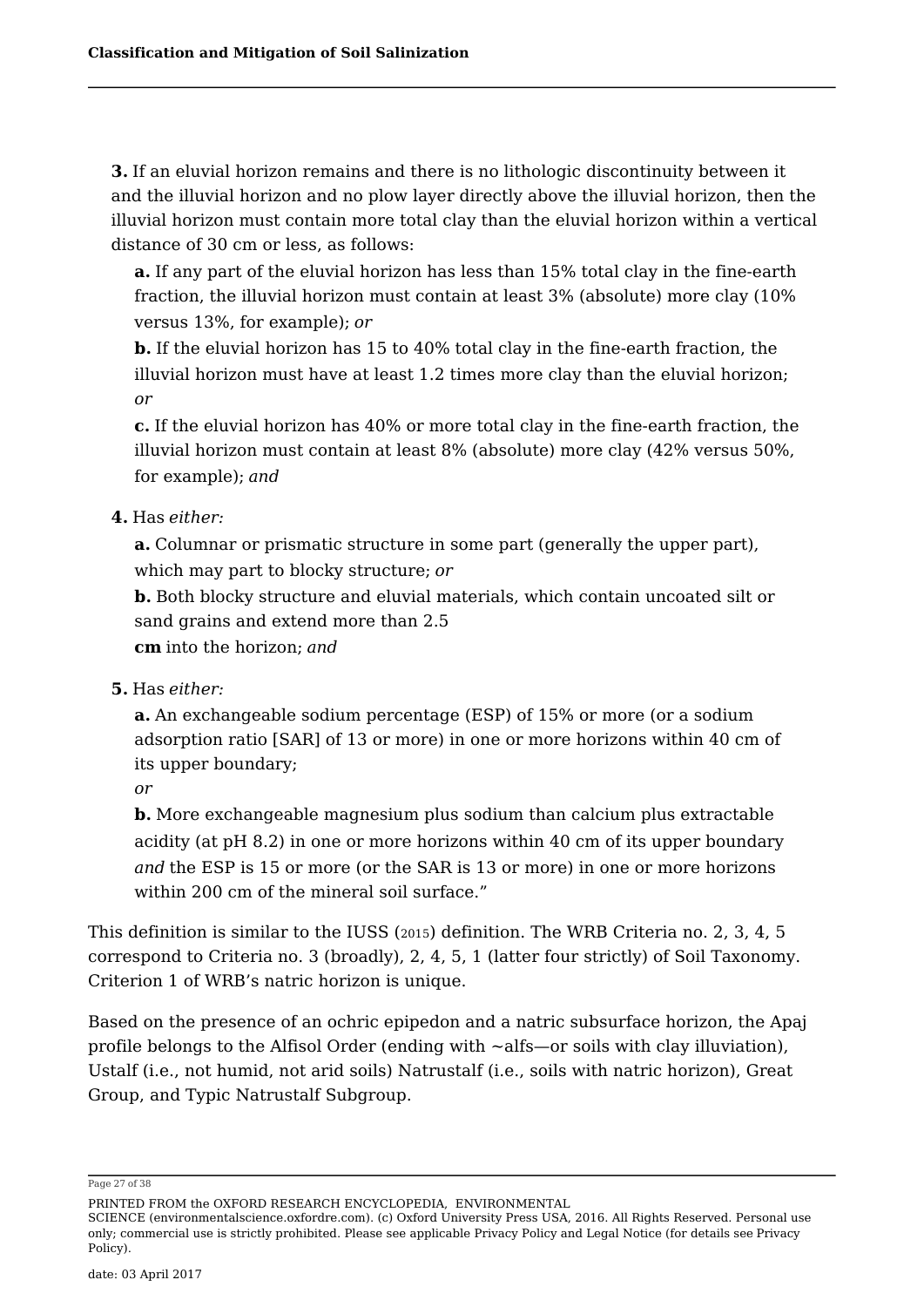### **Temporal Dynamics of Soil Salinity**

The soluble salts in the soil profile move rapidly in the soil together with water. Consequently, there can be quick changes in the salinity status of soils especially under irrigation. Figure <sup>5</sup> shows the fluctuation of soil salinity in the Apaj profile (Figure 4B) during a period of 6.5 years. Electrical conductivity measured in 1:2.5 soil:water suspension is shown, which is suitable for the simple monitoring of changes.



Consecutive months from JUN 1997 until DEC 2002 *Click to view larger*

*Figure 5.* Changes of soil salinity at Apaj profile from June 1997 to December 2002 in four depth increments, 10, 20, 30, 40 indicates 0–10 cm, 10–20, 20–30, 30–40 cm layers.

profile between 1953 and 1988.

Figure <sup>5</sup> shows salinity increasing with increasing depth and demonstrates strong fluctuation. Evidently during summer months, such as months 1– 3, 13–15, 25–27, 37–39, 49–51, 61–63, there are higher values because of upward evaporative shift of saline soil solutions in warm months.

Figure 6 shows the consequences of a sinking water table at a plot close (circa 5 km) to the Apaj

Page 28 of 38

PRINTED FROM the OXFORD RESEARCH ENCYCLOPEDIA, ENVIRONMENTAL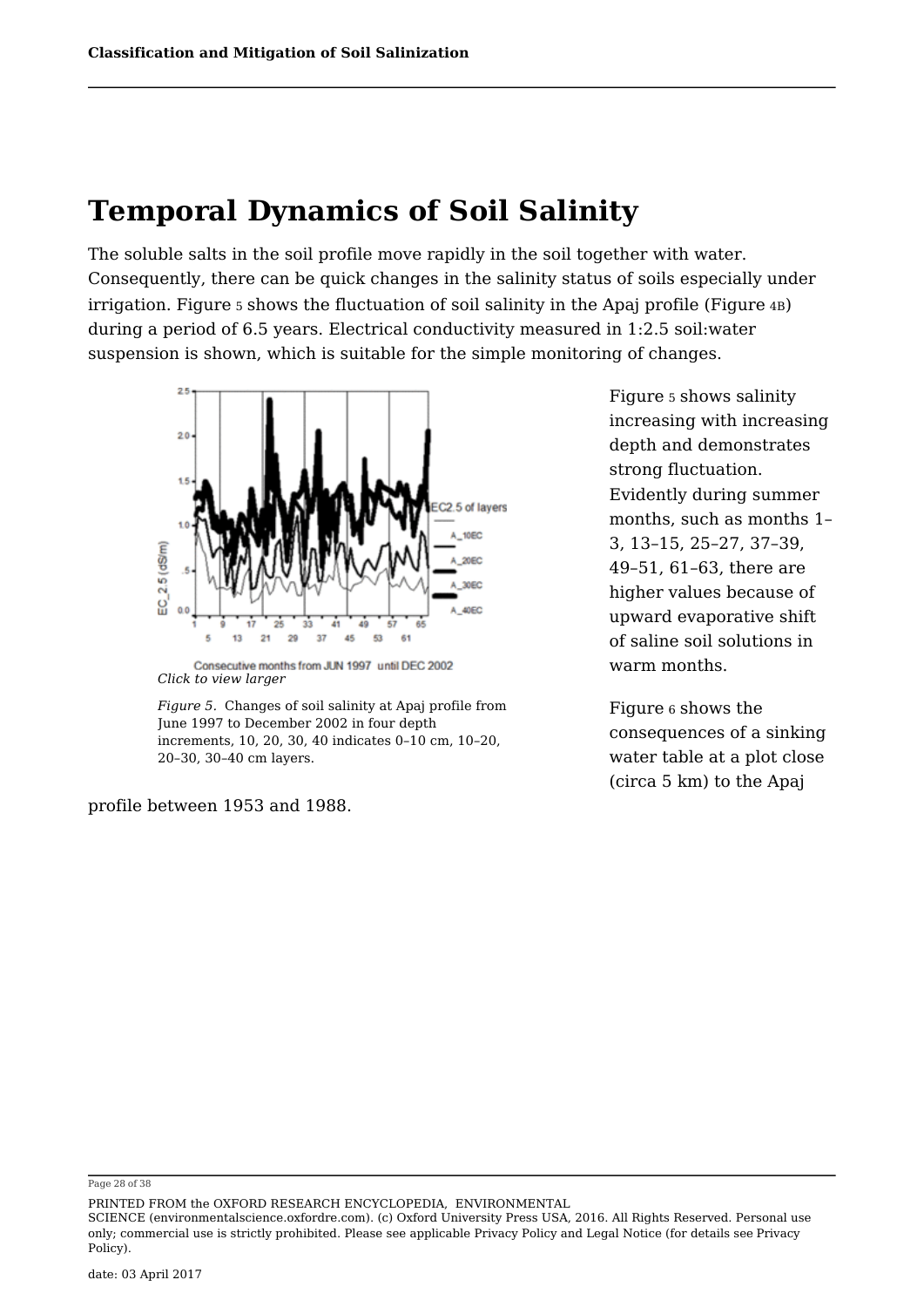

*Click to view larger*

*Figure 6.* Relationships (scattergram) between soil salinity (%) and pH (measured in 1:2, 5 suspension after waiting 12 hours) (a), soil salinity and soda content (%) (b), soil salinity and capillary rise (mm) (c), soda content and pH (d), soda content and capillary rise (e), and pH and capillary rise (f) of samples taken from the 0-20 cm layer of a cultivated saline land during 33 years of observation according to Harmati, <sup>2003</sup>. Year 1 is 1953.

At the beginning of the experimental work the soil was characterized by high salinity, sodicity as expressed by the soda (i.e., sodium carbonate),  $\rm Na_2CO_3$  content, and high pH value. As the water table dropped and its salinity decreased, the previously classified Solonchak soil (see Table <sup>2</sup> for the sequence of changes) turned into a Solonchak-Solonetz through leaching, and later Solonetz, a stage corresponding to the described and classified Apaj profile (Table 4). The scattergrams of Figure  $6$ support the observations on the close correlation

between salinity/sodicity/alkalinity and soil physical properties. Figure 6A shows the relationship between salinity and alkalinity. Figure 6B shows that most of the salts are actually soda. Other soluble salts are chlorides and sulfates in this area. Figure 6C shows that capillary rise of sodic soils (measured as the height of the rising wetting front after 20 hours in vertical glass columns inserted into water) is zero due to swelling of the soil and therefore blocking the movement of water (see also "Permeability hazard" region of Figure 1). As salinity/sodicity/alkalinity decreases, soil conditions shift into the "Stable structure" region of Figure <sup>1</sup>, and the 20 hour soil capillary rise increases because of decreasing swelling and dispersion in the leached soil. Figure 6D and Figure 6E support the fact that soda is the dominant salt in this layer. Figure 6F shows that below pH 9 the values of capillary rise changes. Indeed this pH value is used in the Hungarian soil classification (Jassó, <sup>1989</sup>).

Since the shallow water table is often the most important factor of salt accumulation, its depth and salt content are the most crucial elements in soil salinization. Figure 7 shows how unchanging water table levels affect salinization in subhumid conditions in which

Page 29 of 38

PRINTED FROM the OXFORD RESEARCH ENCYCLOPEDIA, ENVIRONMENTAL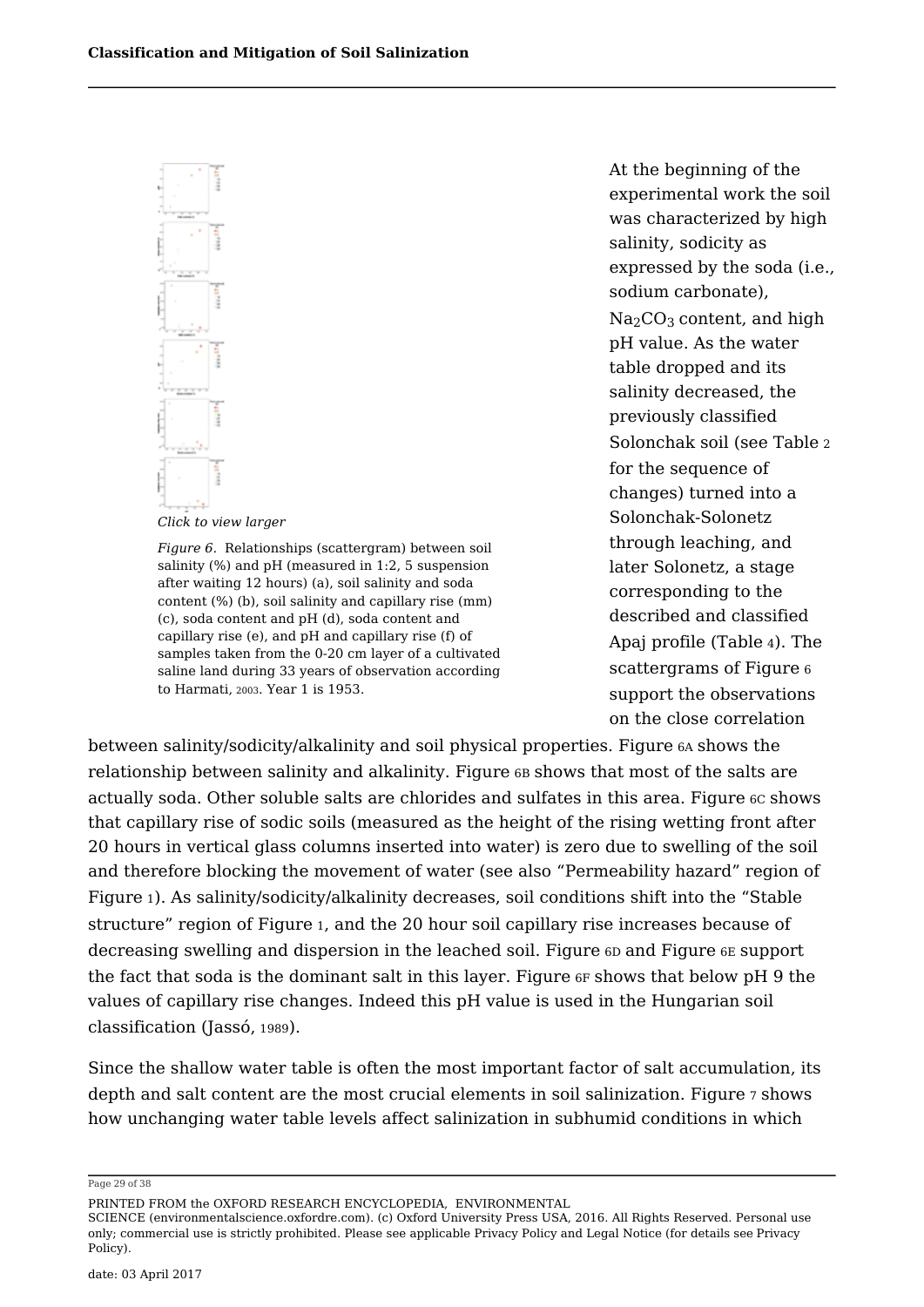rainfall promotes leaching (negative salt balance) but lack of precipitation increases soil salinity (positive salt balance). The experimental lysimeters (vessels used for the study of water balance), were filled with 2m-deep soil columns and the artificial water table level was stabilized with local saline groundwater. The extent of yearly salt accumulation depends on the groundwater depth (see Figure <sup>7</sup>).



*Figure 7.* Average salt balance in the dry year of 1989 and the wet year of 1991 in lysimeter vessels with groundwater stabilized at different depths based on Karuczka, <sup>1999</sup>.

In dry years, the shallower the groundwater table, the greater the salt accumulation is accumulating (positive salt balance) between 0.3 and 1.4 tons of salts per hectare of land. In wet years, the deeper the groundwater table, the greater the leaching of salts is, which decreases the accumulated amount of salts by 0.4 to 1.3 tons

per hectare.

## **Spatial Variability of Salt-affected Soils**

Salt-affected lands occur in the lowest topographical positions, where the water table gets close to the surface. These soils are most often formed on alluvial sediments, where the riverine topography (system of fluvial terraces) is inherited by the soils. Erosion of the top eluvial horizons results in clayey saline horizons at the surface and adds to the variability, posing a challenge for mapping of these soils as described above. The variability is expressed at several spatial scales, from river basin (10 $^2$  km) to river channel (10<sup>-1</sup> km) (see Fig 8), to microerosional mounds (10<sup>-3</sup> km).

Page 30 of 38

PRINTED FROM the OXFORD RESEARCH ENCYCLOPEDIA, ENVIRONMENTAL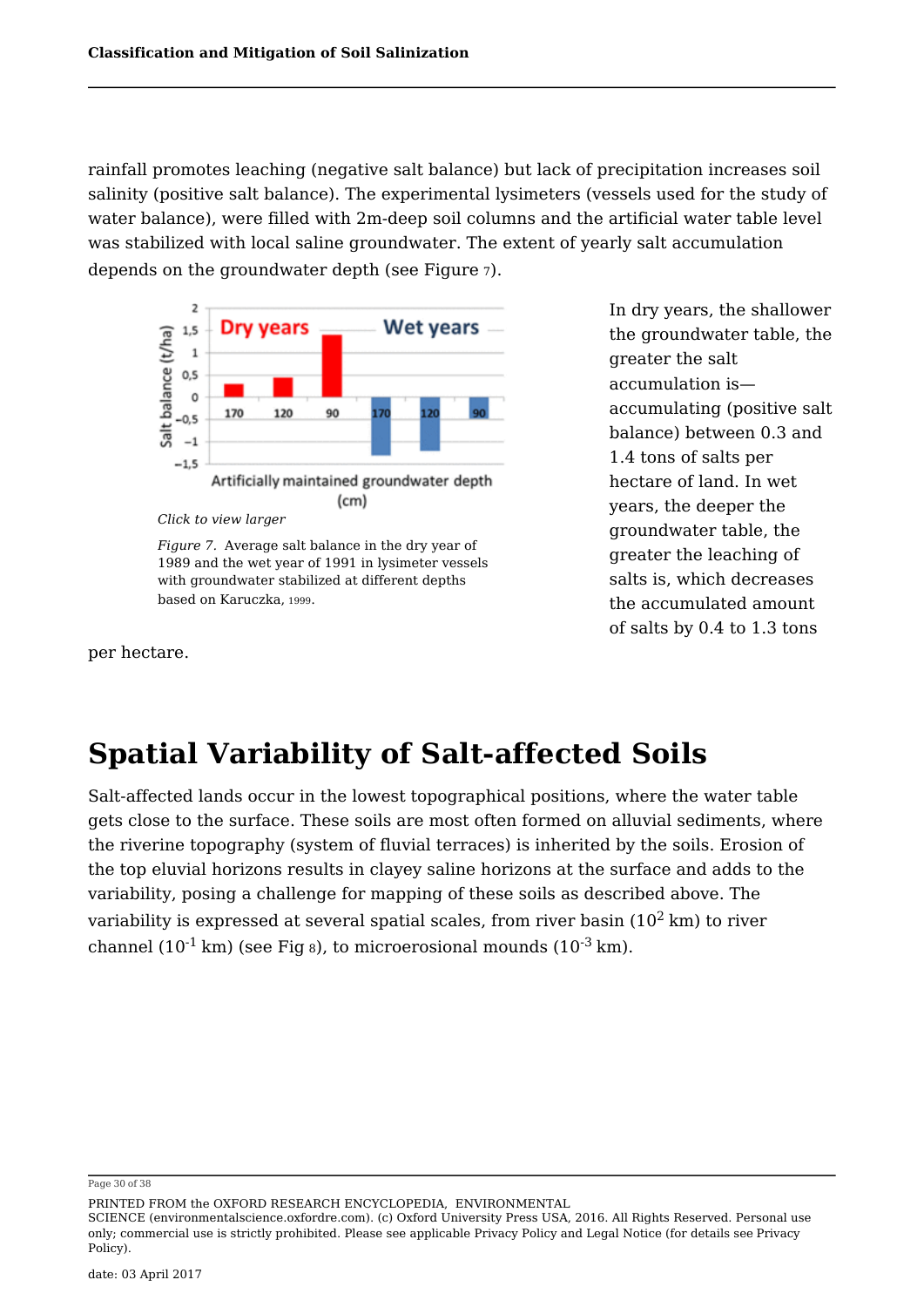

Larger salinity of irrigation water and finer soil texture were found to increase the patchiness (larger spatial variability) of soils in Rajasthan (Joshi et al., <sup>2006</sup>).

*Click to view larger*

*Figure 8.* The native vegetation of a sodic grassland in Hortobágy, Hungary, 3 June 2005, crossing an area that used to be a river bed, not far (ca. 2 km) from the profile shown in Figure <sup>3</sup>. The different hues of color indicate separate vegetation types reflecting distinct soil variants of Solonetz. The elevation difference between the highest pinkish zone of *Festuca pseudovina-Artemisia santonicum* (most leached) and the lowest deep green zone of *Bolboschoenus maritimus* (most affected by stagnant and groundwater) are not more than 30 cm. Hues and height of vegetation clearly reflect variability in both soil conditions and water availability. More than five vegetation types occur in a distance of 100 m.

## **Soil Reclamation**

The reclamation of salt-affected soils is costly and focuses on evident limitations of cropping. There are simple and more complex solutions as well, all depending on the soil characteristics, hydrology, irrigation, and cropping pattern.

Ideally all the conditions necessary for the successful reclamation of salt-affected soils (as listed by Filep, 2001) must be met, such as the following: (1) stopping the effect of sodic surface/ground/irrigation waters on salt-accumulation/Na-adsorption (stopping saline water irrigation, sinking saline water table), (2) providing means for Na-ions and soluble Na-salts to leave the root zone (field drainage), (3) exchange of Na-ion adsorbed on the colloids with Ca provided by sufficiently soluble reclamation material.

The exhaustive measures of field drainage (see 1–3 as listed in previous paragraph) are rarely taken because of financial considerations, except where specialized irrigation agriculture is highly profitable, such as California, Israel, Spain, among others. Where

Page 31 of 38

PRINTED FROM the OXFORD RESEARCH ENCYCLOPEDIA, ENVIRONMENTAL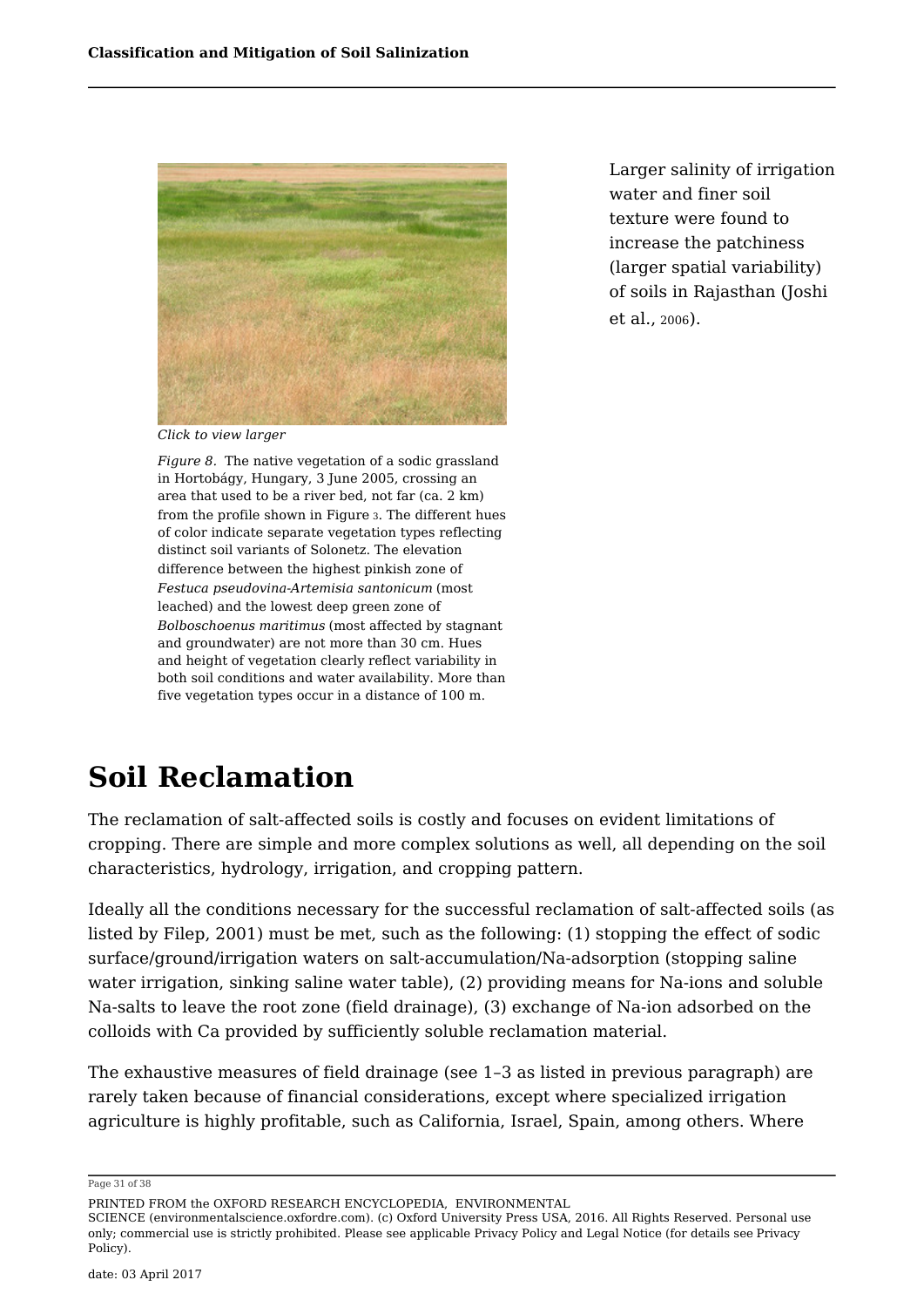subsistence farming is practiced (Africa, India, etc.) only the most accessible elements of the full spectrum of reclamation, chemical reclamation and surface drainage, are applied.

The simplest measure is the application of reclaiming material to replace sodium with calcium, the most easily available soluble divalent cation (in Figure <sup>1</sup> moving toward lower Sodium Adsorption Ratio values) in order to improve the physical conditions of a salt-affected soil or preventing structure deterioration when using inappropriate (too sodic) irrigation water. Several materials are used, most frequently gypsum (CaSO $_4$ ·2H $_2$ O), in some regions lime (CaCO $_3$ ). The chemical properties and the planned depth of reclamation of a soil, or the composition and amount of irrigation water applied will determine which material to use and in what dosage it should be applied. For acidic soil surface layers, liming materials can be applied, but gypsum is applied on alkaline soils. The dosage must be determined in such a way that it replaces all the deleterious sodium ions. There are many possible methods; typically, for the calculation of dosages simple balance equations are used. For example, in order to replace x moles of adsorbed Na, x/2 moles of Ca is required, and so on.

## **Irrigation and Leaching in Saline Conditions**

If the salt added to the soil by the irrigation water is not leached out, but the irrigation water is evaporated/transpired and the added salt is accumulated, soon surface soils become excessively saline. Therefore, if there is considerable salt in the irrigation water, not only is the physiological water requirement of the plants required, but also more water is needed to leach the surplus salt from the root zone. Leaching is part of the reclamation of salt-affected soils as it was described in the previous chapter, it is step 2 of Filep (2001).

Saline soil solution or saline surplus irrigation water is leached from the soil where there is (1) natural leaching, such as deep groundwater (characteristic in arid zones where irrigation water is taken from deep wells with continuously sinking water levels due to extraction) or (2) where there is an artificial drainage system installed (Keren & Miyamoto, <sup>1990</sup>). When soil leaching is planned, provisions must be made that (1) salts will be dissolved, (2) the water will pass through the soil (top 45–60 cm soil) and (3) that salts will be removed from the root zone to a sufficient degree (to the threshold tolerance of the crop).

The portion of the water that must pass through the root zone in order to keep salinity under a given threshold, is called "leaching requirement" (Richards, <sup>1954</sup>) and is expressed as:

Page 32 of 38

PRINTED FROM the OXFORD RESEARCH ENCYCLOPEDIA, ENVIRONMENTAL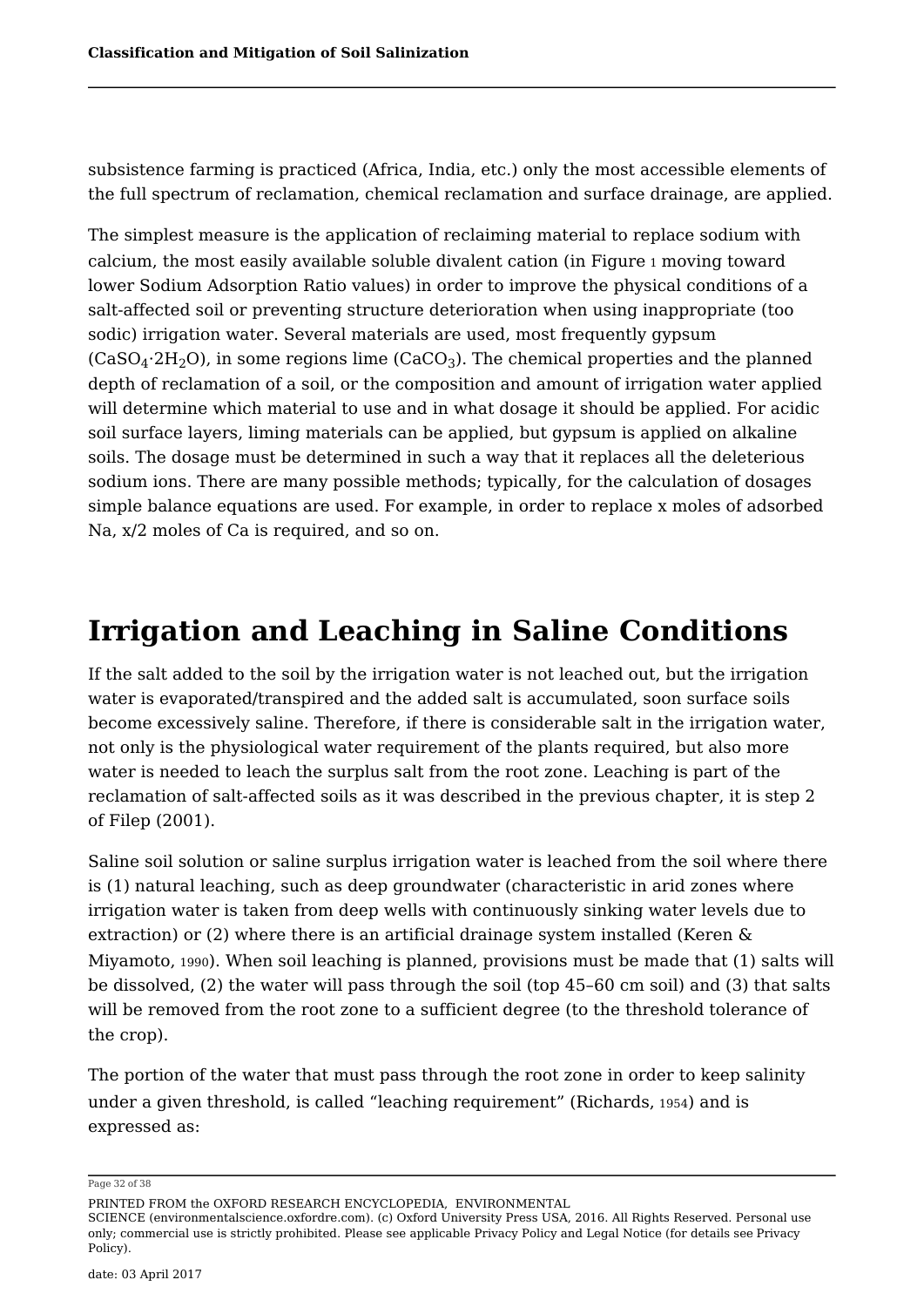Leaching Requirement  $= \mathrm{EC_{irrigation\ water}}/\mathrm{EC_{drainage\ water}}$ 

Taking an example of  $\mathrm{EC_{irrigation\ water}} = 1 \mathrm{~d} \mathrm{S~m^{\text{-}1}}$  and  $\mathrm{EC_{drainage\ water}} = 5 \mathrm{~d} \mathrm{S~m^{\text{-}1}}$ 

The leaching requirement is 20%, but it is 50% (2.5/5) for  $\rm EC_{irrigation\ water}$  = 2.5 dS m<sup>-1</sup>. If the better-quality water with 1 dS  $\mathrm{m}^\text{-1}$  conductivity is used, out of 100 mm irrigation water 20 mm water must be designated for washing the surplus salts from the soil. When the conductivity of the irrigation water is 2.5 then 50% of irrigation water is needed to wash the salts down.

The leaching requirement concept is widely used, but other concepts have also been developed. Hoffman and Van Genuchten (1983) suggested an approach to estimate  $\mathrm{EC}_{\mathrm{drainage\ water}}$  and presented a graphical solution to calculate leaching requirement (see their Figure 6 on p. 83) from EC<sub>irrigation water</sub> and the salt tolerance threshold value of the particular crop. A recent review of this topic (Letey et al., <sup>2011</sup>) found that the application of leaching requirement is too strict and overestimates the risk of irrigation-induced salt accumulation.

There are several methods used for leaching salts from the soil rooting zone. Continuous ponding is the shortest and most economic approach, but this requires a levelled dry plot. Intermittent ponding is used in fields with tile drains. As the ponding goes on, evaporation increases, but mulching can help to reduce evaporation when low drainage rates and shallow water table occur. Sprinkle irrigation does not require leveled fields, but on windy and hot days evaporation can be disproportionally high. Alternate row or border leaching causes salts to move into unirrigated furrows, from which salts will be removed when the groundwater table has been lowered. For maintaining high yields, there is a cost of irrigation and also increasing cost of drainage water disposal (Wallender & Tanji, 2011). There are concerns about the toxicity of irrigation and drainage waters (e.g., in California selenium, arsenic and boron are mentioned most often as elements of concern) (Chang & Silva, 2013). Prior to discharging such waters into surface watercourses, the concentration of toxic elements must first be reduced below hazardous levels.

## **Utilization of Saline Lands Without Mitigation**

There are growing areas under agricultural practices where soil salinity is not leached but rather where salt-tolerant plants, adapted to such environment, are cropped (Rozema & Flowers, <sup>2008</sup>). There are immense advantages of saline agriculture, the single most important being the unlimited availability of seawater. Halophyte, that is salt-loving crops

Page 33 of 38

PRINTED FROM the OXFORD RESEARCH ENCYCLOPEDIA, ENVIRONMENTAL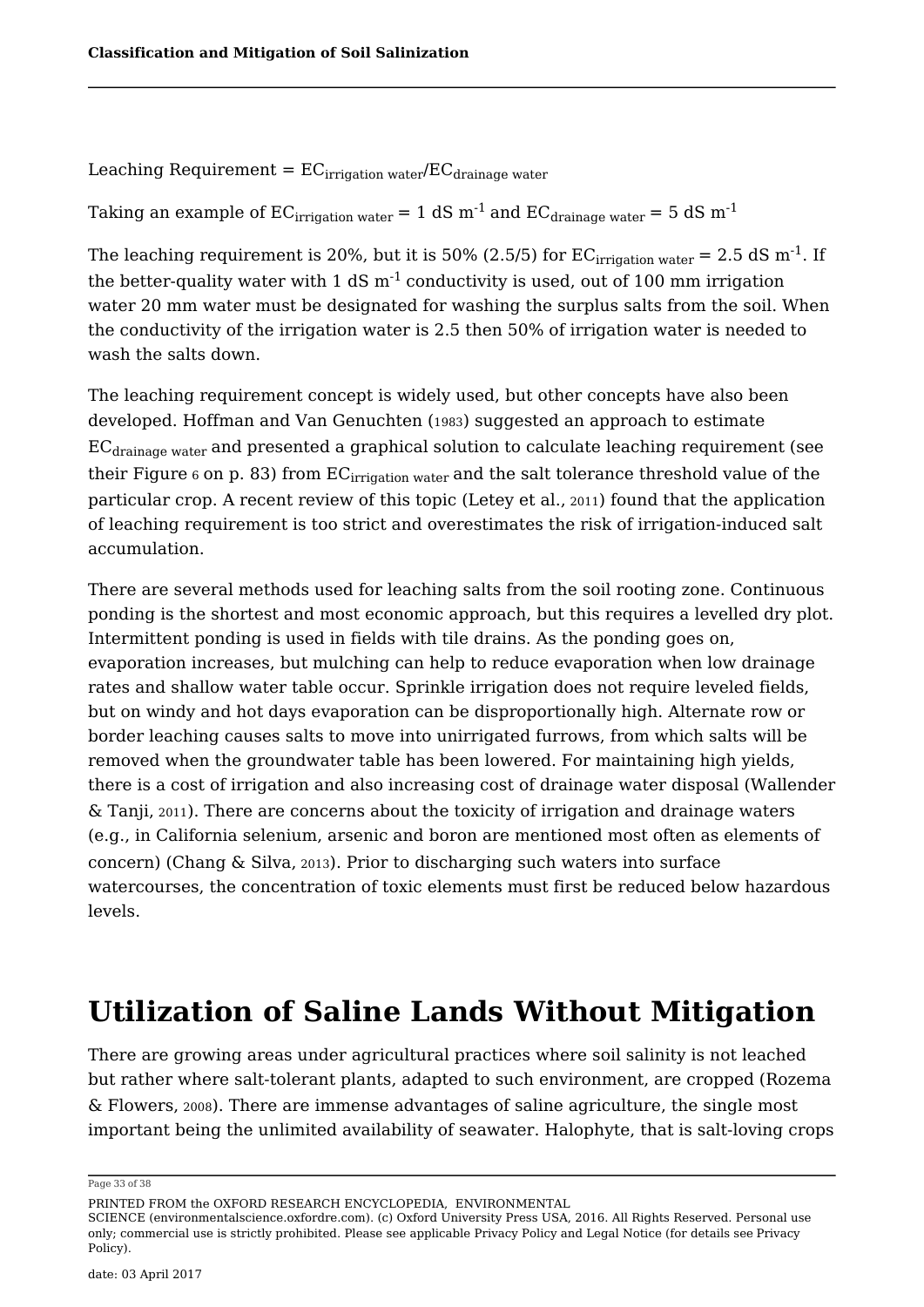to be consumed as vegetable, and for fuel and fiber were tested on a large scale at the end of the 20th century. *Salicornia* is the plant genus that has delivered most of the success stories so far. Saline discharge waters are also used for growing salt tolerant fodder crops (Wallender & Tanji, <sup>2011</sup>).

## **Conclusion**

Soil salinity, the related sodicity and consequential occasional high alkalinity pose a problem for agriculture since ancient times. Farming practice has adapted to such conditions, and empirical management practices were developed to cope with this kind of degradation.

Since the late 19th century, systematic institutional research has been initiated for classifying, mapping, and reclaiming soils with much emphasis on salt-affected soils in the affected countries such as the United States, Russia, India, Australia, and China. The techniques of assessment and reclamation of salinization have developed much and new concepts are appearing from time to time. Nevertheless, the basic concepts of salinization are valid worldwide.

Based on the breadth of data collected so far, the most critical issues of managing salinization are the following:

- **•** selection of proper land use type, such as grassland, cropland, paddy, fishpond, forest
- **•** selection of a suitable crop for the particular soil conditions
- **•** preliminary evaluation of the drainage conditions of the area where irrigation is planned
- **•** selection of the optimal irrigation technique, water quality and drainage of the plots
- **•** proper disposal of drainage effluents.

The characterization and mitigation of salinization is complex, as it involves physical, physicochemical, chemical, and biological factors as well. Human-designed (i.e., nonnatural) processes to reduce the impact of salinity on agriculture should be looked at as engineering decisions that have environmental consequences and thus should be designed and executed carefully. Salinization, being closely related to water regime, is typically not a local but a regional problem. Local salinization or mitigation of it might result in off-site effects several kilometers away.

Page 34 of 38

PRINTED FROM the OXFORD RESEARCH ENCYCLOPEDIA, ENVIRONMENTAL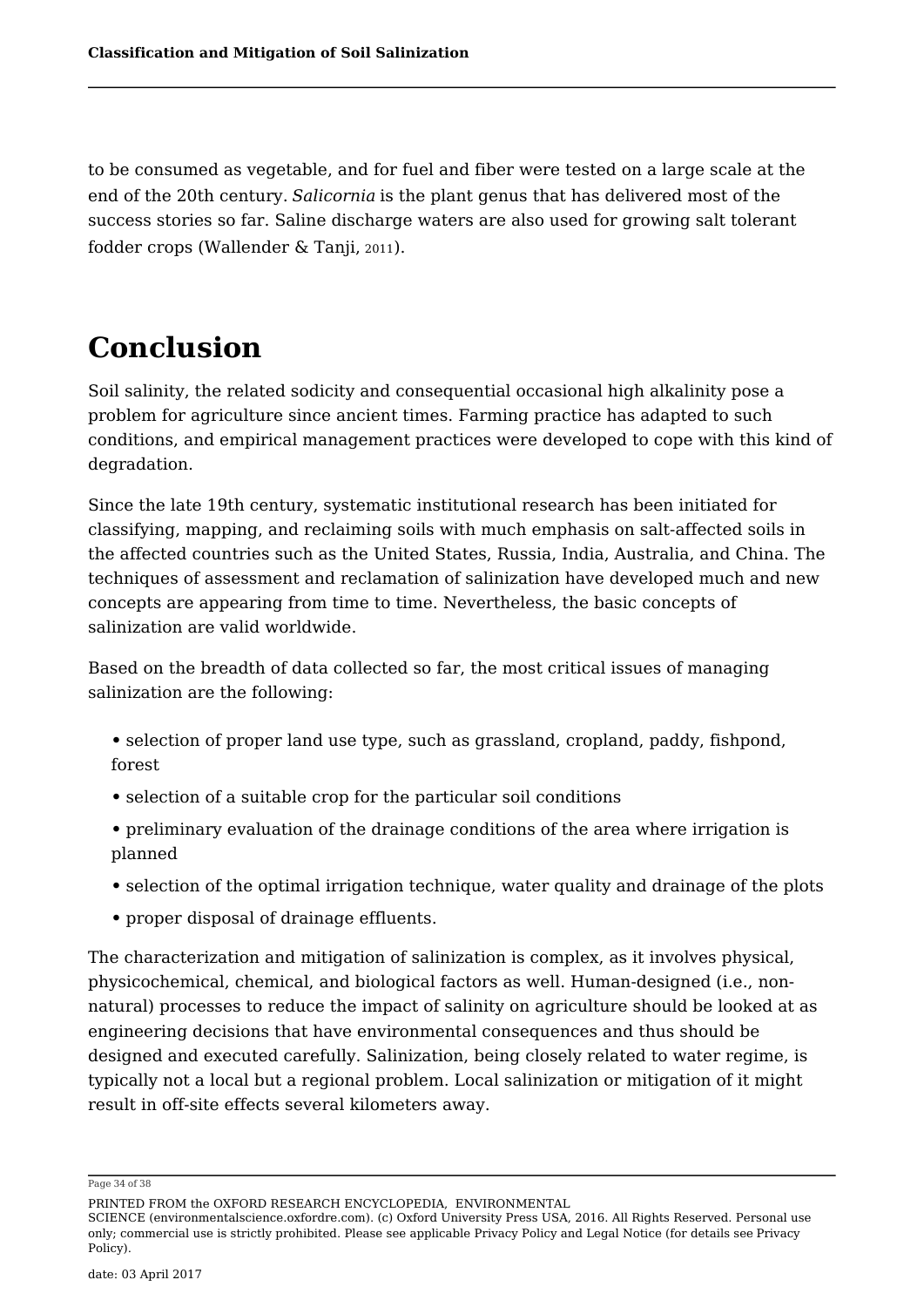### **Suggested Reading**

Chang, A. C., & Silva, D. B. (Eds.). (2013). *Salinity and drainage in San Joaquin Valley, California: Science, technology, and policy* (Vol. 5). Berlin: Springer Science & Business Media.

Krasilnikov, P. (2009). *A handbook of soil terminology, correlation and classification*. Earthscan. London.

Sumner M. E. & R. Naidu (Eds.). (1998). *Sodic soils*. New York: Oxford University Press.

U. S. Department of Agriculture, Natural Resources Conservation Service. (2016). **Web soil survey**.

Wallender, W. W., & Tanji, K. K. (2011). Agricultural salinity assessment and management (2d ed.). Reston, VA: American Society of Civil Engineers (ASCE).

### **References**

Barrera-Bassols, N., & Zinck, J. A. (2003). Ethnopedology: A worldwide view on the soil knowledge of local people. *Geoderma, 111*(3), 171–195.

Blaskó, L. (2011a). Alkalinity, physical effects on soils. In J. Gliński, J. Horabik, & J. Lipiec (Eds.), *Encyclopedia of Agrophysics* (pp. 49–51). Heidelberg, Germany: Springer, 2011.

Blaskó, L. (2011b). Salinity, physical effects on soils. In J. Gliński, J. Horabik, & J. Lipiec (Eds.), *Encyclopedia of Agrophysics* (pp. 723–724). Heidelberg, Germany: Springer, 2011.

Chang, A. C., & Silva, D. B. (Eds.). (2013). *Salinity and drainage in San Joaquin Valley, California: Science, technology, and policy* (Vol. 5). Springer Science and Business Media. Berlin, Germany

Dennis, K. (2012). *New revolutions for a small planet: How the global shift in humanity and nature will transform our minds and lives*. Watkins Books. London.

de Sigmond, A. A. J. (1938). The principles of soil science. London. Thos Murby

Dokuchaev, V. V. (1879). *Mapping the Russian soils*. Imperial University of Saint Petersburg, St. Petersburg.

Döll, P., & Siebert, S. (2002). **Global modeling of irrigation water requirements**. *Water Resources Research, 38*(4), 8.1–8.10.

Page 35 of 38

PRINTED FROM the OXFORD RESEARCH ENCYCLOPEDIA, ENVIRONMENTAL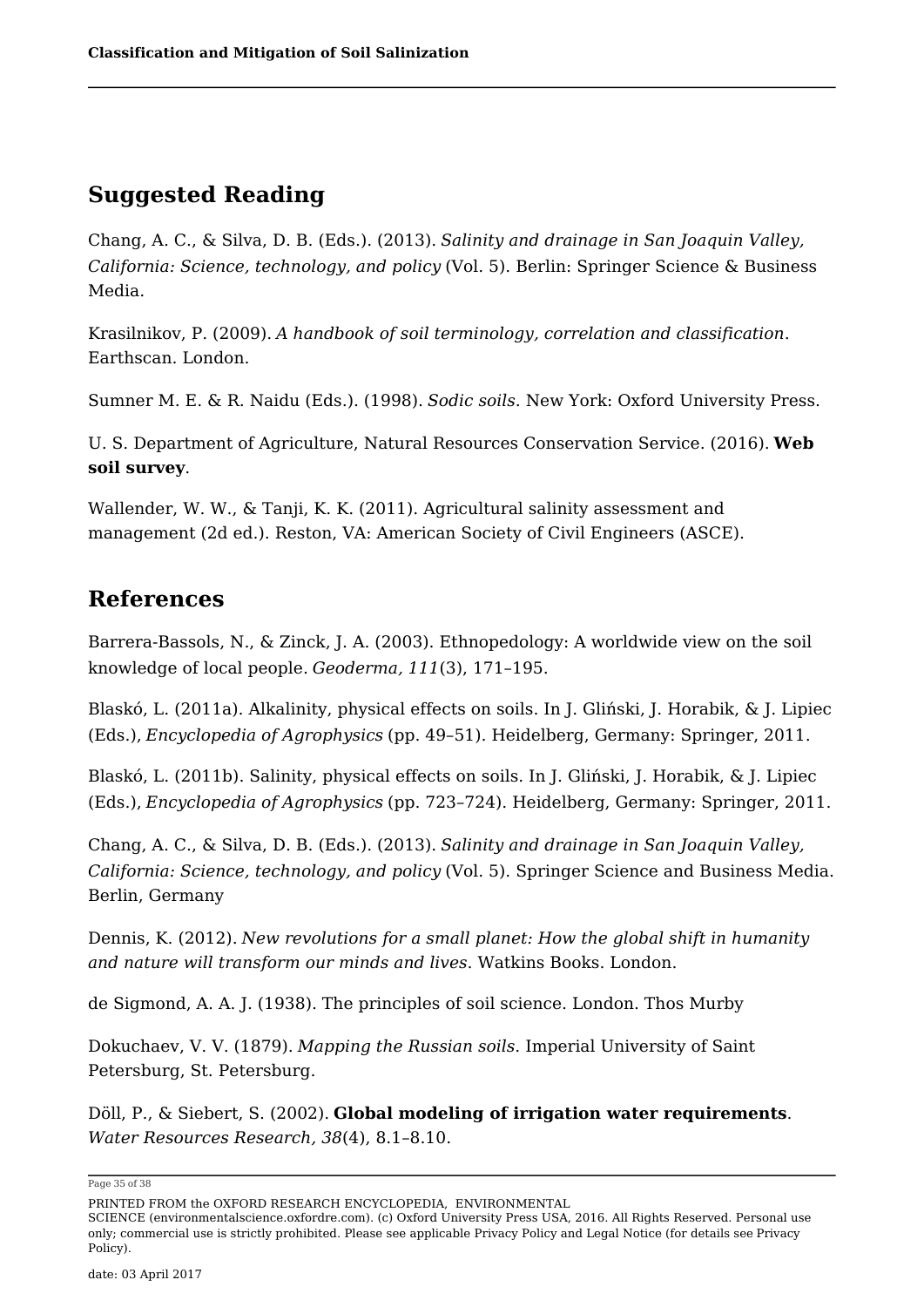Durana, P. J. (2008). Appendix A: Chronology of the US soil survey. In Helms, D., A. B. W. Effland, P. J. Durana (Eds.), Profiles in the History of the US Soil Survey. Iowa State Press, Ames, pp. 315–320.

Durana, P. J. and Helms, D. (2008). Soil survey interpretations: Past, present, and looking to the future. In Helms, D., A. B. W. Effland, P. J. Durana (Eds.), Profiles in the History of the US Soil Survey. Iowa State Press, Ames, pp. 275–302.

FAO. (1988). UNESCO soil map of the world, revised legend. *World Resources Report, 60*, 138.

FAO, ISRIC, & JRC. (2009). **Harmonized World Soil database (version 1.1)**.

Filep, G. (1999). Soil chemistry: Processes and constituents. Budapest: Akadémiai Kiadó.

National Atlas of the United States. (1970). U.S. Department of the Interior. Washington, DC.

Harmati, I. (2003). Changes in the major characteristics of a calcareous solonchak soils after amelioration with gypsum in a 33-year long-term experiment. *Agrokémia és Talajtan, 52*, 21–34.

Hayward, H. E. and Wadleigh, C. H. (1949). Plant growth on saline and alkali soils. Advances in Agronomy, *1*, 1–38.

Hoffman, G. J., & Van Genuchten, M. T. (1983). Soil properties and efficient water use: Water management for salinity control. In H. M. Taylor, W. R. Jordan, & T. R. Sinclair, (Eds.), *Limitations to efficient water use in crop production* (pp. 73–85). Madison, WI: American Society of Agronomy.

IUSS Working Group WRB. (2015). World Reference Base for Soil Resources 2014, update 2015 International soil classification system for naming soils and creating legends for soil maps. World Soil Resources Reports No. 106. Food and Agriculture Organization of the United Nations, Rome.

Jahn, R., Blume, H. P., Asio, V. B., Spaargaren, O. and Schad, P., (2006). Guidelines for soil description. Fourth Edition. Food and Agriculture Organization of the United Nations, Rome.

Jassó, F. (editor) (1989). Guidelines for the large-scale soil mapping. Agroinform. Budapest.

Page 36 of 38

PRINTED FROM the OXFORD RESEARCH ENCYCLOPEDIA, ENVIRONMENTAL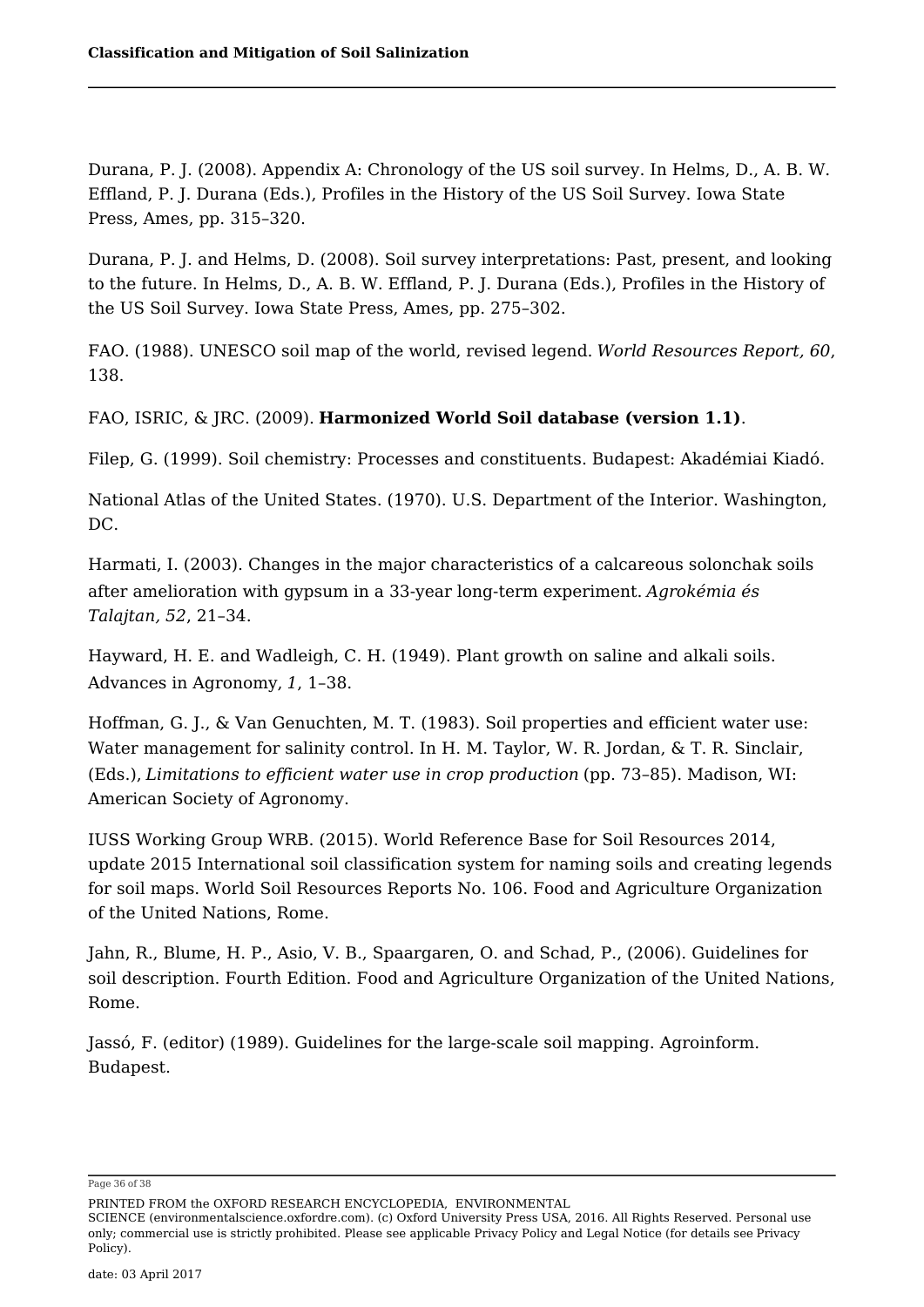Joshi, D., Tóth, T., & Sári, D. (2006). Spatial variability of electrical conductivity of soils irrigated with brackish water in the arid region of Rajasthan, India. *Annals of Arid Zone 45*(1), 9–17.

Karuczka, A. (1999). Effect of meteorological conditions on the salt-balance of saltaffected soils. *Agrokémia és Talajtan 48*, 459–468.

Kelley, W. P. (1951). *Alkali soils: Their formation, properties and reclamation*. New York: Reinhold.

Keren, R., & Miyamoto, S. (1990). Reclamation of saline, sodic, and boron-affected soils. New York: ASCE.

Krasilnikov, P. V. (2009). *A handbook of soil terminology, correlation and classification*. Earthscan. London.

Lesch, S. M., Rhoades, J. D., Strauss, D. J., K. Lin, & M. A. A. Co. (1995). The ESAP user manual and tutorial guide, version 1. O. Research Report No. 138. U.S. Riverside, CA: Salinity Laboratory, United States Department of Agriculture.

Letey, J., Hoffman, G. J., Hopmans, J. W., Grattan, S. R., Suarez, D., Corwin, D. L., et al. (2011). Evaluation of soil salinity leaching requirement guidelines. *Agricultural Water Management, 98*(4), 502–506.

Mays, D. C. (2007). Using the Quirk-Schofield diagram to explain environmental colloid dispersion phenomena. *Journal of Natural Resources & Life Sciences Education, 36*(1), 45–52.

Michigan Board of Geological Survey. (1908). Report of the State Board of Geological Survey of Michigan for the year 1908.

MUNSELL. (1975). *Soil color charts*. Baltimore, MD: MacBeth Division of Kollmorgan Corporation.

Quirk, J. P. & Schofield, R. K. (1955). The effect of electrolyte concentration on soil permeability. *Journal of Soil Science, 6*(2), 163–178.

Richards, L. A. (Ed.) (1954). Diagnosis and improvement of saline and alkali soils. *United States Department of Agriculture Agriculture Handbook, 60*, 160.

Rozema, J., & Flowers, T. (2008). Crops for a salinized world. *Science, 322*, 1478–1480.

Soil Survey Staff. (2014). Keys to soil taxonomy (12th ed.). Washington, DC: USDA-Natural Resources Conservation Service.

Page 37 of 38

PRINTED FROM the OXFORD RESEARCH ENCYCLOPEDIA, ENVIRONMENTAL